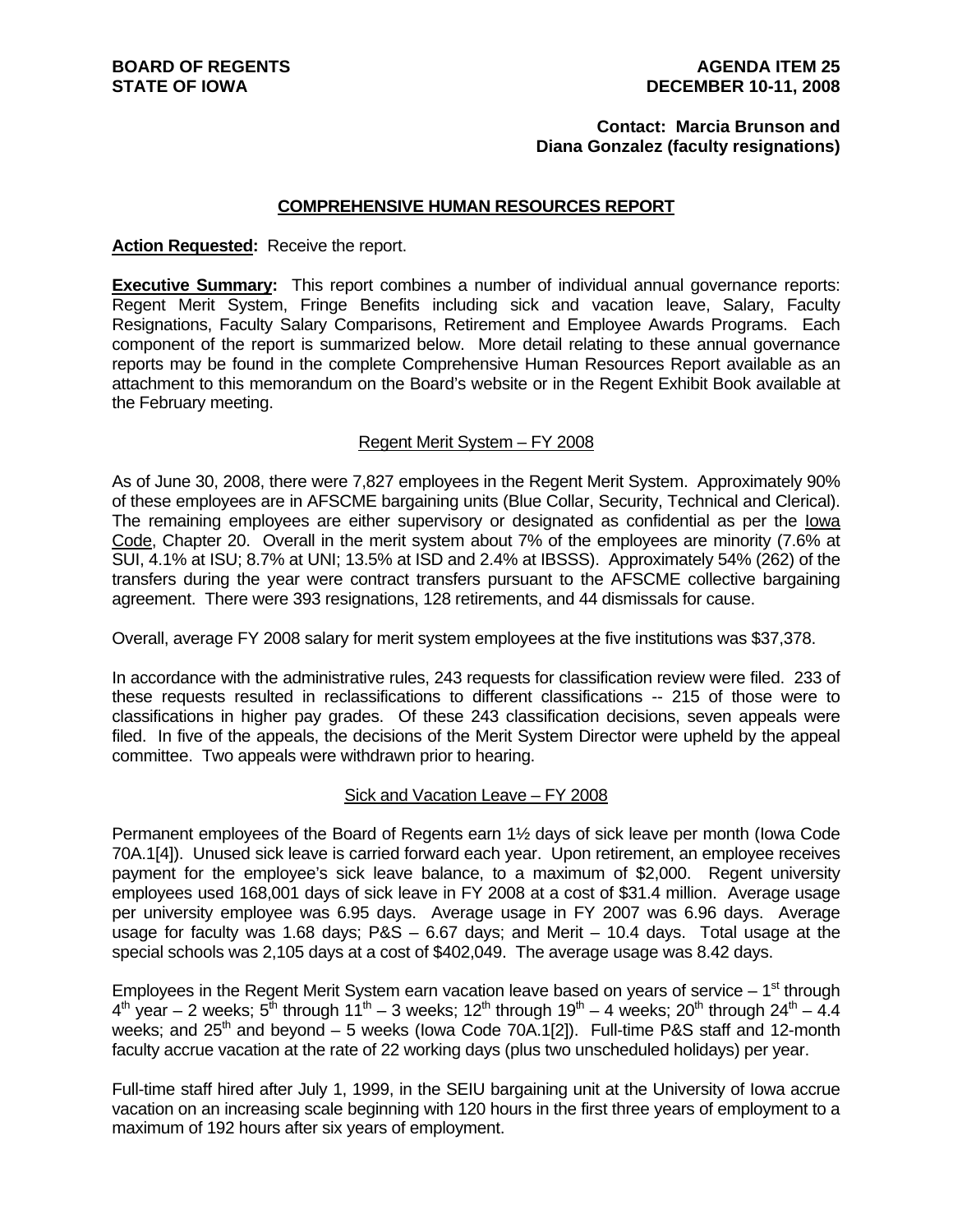Average vacation use per university employee was 17.01 days in FY 2008. FY 2007 average was 16.98 days. Average usage at the special schools was 14.21 days.

In addition to vacation leave, state employees (including Regent employees) receive nine paid holidays plus two unscheduled days which are accrued as vacation.

### Fringe Benefits – FY 2008

The Regent institutions spent \$487.2 million for insurance and retirement for faculty and staff during FY 2008. Institutional costs for fringe benefits as a percent of payroll were SUI – 30.3%; ISU – 30.9%; UNI – 35%; ISD – 42.3%; and IBSSS – 43.1%.

Employees of the Board of Regents are covered by Social Security and Medicare. Social Security contribution is 6.2% for both the employer and the employee to a calendar year 2008 salary maximum of \$102,000. Medicare contribution is 1.45% on all salary.

Employees may select to participate either in IPERS (a defined benefit program) or TIAA-CREF (a defined contribution program) or a qualified substitute. About 115 employees at ISU are covered by federal retirement. Approximately 24,024 employees participate in TIAA-CREF and 3,302 in IPERS. At the universities, the employer contribution to TIAA-CREF is 10%, and the employee contribution is 5%. Contributions to TIAA-CREF at the special schools are at the IPERS rates – 6.35% by the employer and 4.1% by the employee. In FY 2008, the institutions contributed \$131.4 million to TIAA-CREF and \$2.6 million to IPERS.

The institutions provide employees with life insurance, accidental death and dismemberment, and long term disability insurance.

Each university offers health and dental insurance programs for its faculty, P&S staff, and nonorganized merit staff. The AFSCME covered employees at the universities and all employees of the special schools participate in the state health and dental insurance programs. The total cost to the institutions to provide health insurance coverage to faculty and staff in FY 2008 was \$196.7 million which is an increase of approximately 14% from last year.

More detailed information about the fringe benefits programs at the five institutions may be found in the full report beginning on page 13. The full report is available as an attachment to this memo on the Board's website or in the Regent Exhibit Book which will be available the Board meeting.

### Retirement Report – FY 2008

In addition to regular retirement either through IPERS or TIAA-CREF, faculty and staff may retire by participating in the phased retirement program. The phased retirement program was first approved by the Board in 1982. With approval of the institutional administration, faculty and staff may request participation in phased retirement at age 57 with at least 15 years of service. Through the program, employees reduce their appointments to no greater than 65% and no less than 50%. A normal phasing period is five years; and during the first four years, the participant's salary reflects the actual time worked plus an additional 10% incentive. Benefits, except for FICA, IPERS and Federal Retirement, are paid as if the employee were fulltime. The current phased retirement program expires on June 30, 2012.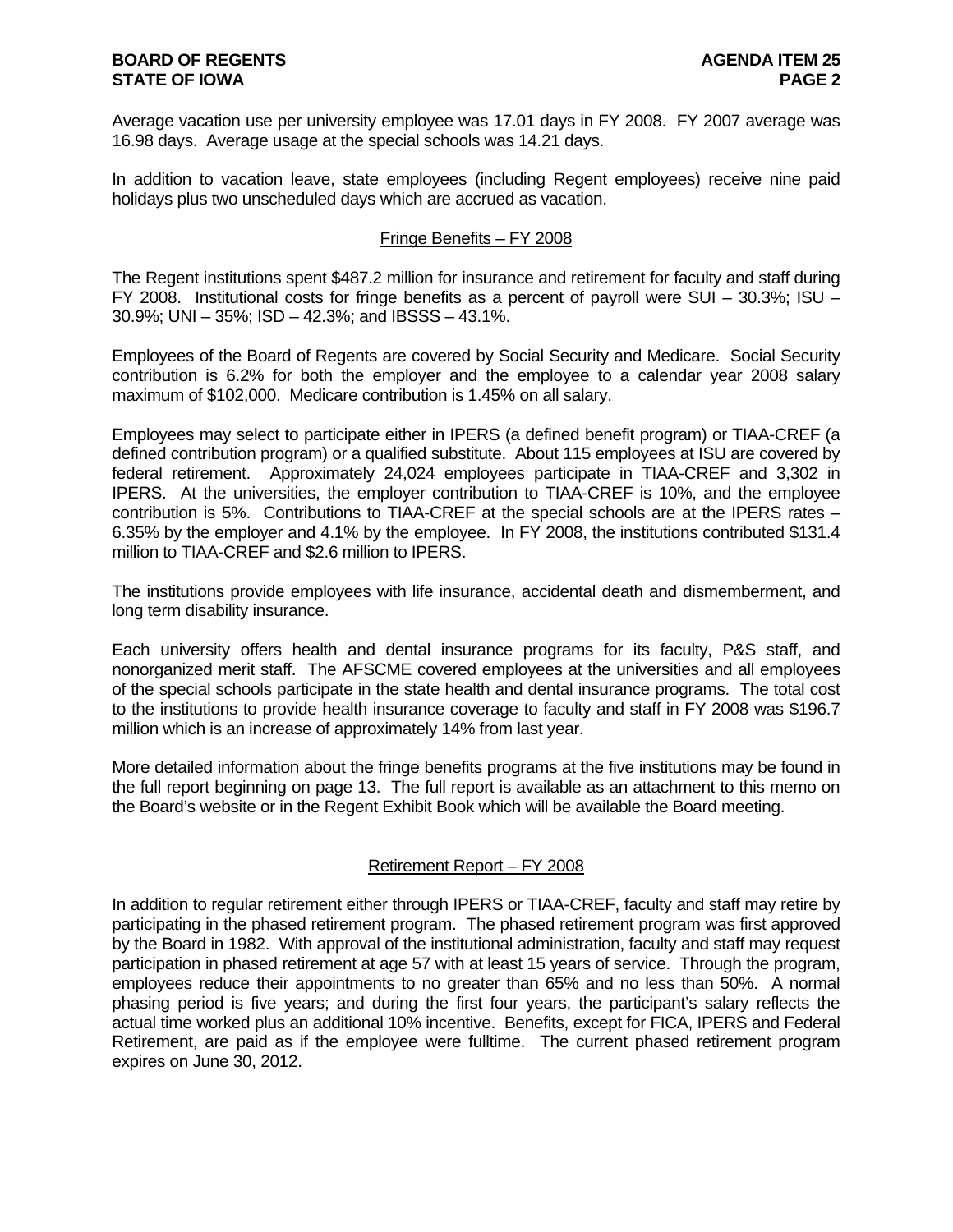There were 100 new participants in phased retirement in FY 2008 with a total of 235 currently active. A total of 890 faculty and staff have participated in the program since its inception in 1982.

The cost of phased retirement incentives was \$1.6 million. Approximately \$5.0 million was released through operation of the phased retirement program. These funds were used in a variety of ways at the institutions with most going toward either replacement personnel or reallocations to fund other areas of need.

During FY 2008, 292 faculty and staff left the institutions through regular retirement.

### Faculty Resignations Report – FY 2008

At the Regent universities, there were 135 faculty resignations in FY 2008, a decrease of 9 (-6.3%) from the prior year. At the special schools, there were two faculty resignations in FY 2008, a decrease of one (-33.3%) from the prior year. This annual report addresses the Board of Regents' Strategic Plan strategy (1.1.3) to "expand educational experiences for Iowa's future workforce and foster cultural understanding by recruiting and retaining a highly qualified and diverse faculty, staff, and administration."

- $\Diamond$  At the University of Iowa, the number of faculty resignations increased from 68 to 77 (+13.2%) between FY 2007 and FY 2008. During the past eight years, the average number of annual faculty resignations has been 72.3.
- At Iowa State University, the number of faculty resignations decreased from 54 to 44 (-18.5%) between FY 2007 and FY 2008. During the past eight years, the average number of annual faculty resignations has been 46.5.
- $\Leftrightarrow$  At the University of Northern Iowa, the number of faculty resignations decreased from 22 to 14 (-36.4%) between FY 2007 and FY 2008. During the past eight years, the average number of annual faculty resignations has been 24.0.
- $\Leftrightarrow$  At the Iowa School for the Deaf, the number of faculty resignations remained the same at 0 between FY 2007 and FY 2008.
- At the Iowa Braille and Sight Saving School, the number of faculty resignations decreased from three to two (-33.3%) between FY 2007 and FY 2008.

The numbers of faculty resignations include only those faculty members who were tenured, tenuretrack, or clinical track.

The universities have identified the following strategies for faculty retention.

### **UNIVERSITY OF IOWA**

Dual academic career initiative. To make academic life at SUI more hospitable for women faculty members, the University will invest \$250,000 to help spouses/partners of female faculty find employment at the university.

Improve mentoring of junior faculty. A comprehensive faculty development program has been launched to support junior faculty and to enhance the skills of faculty administrators in mentoring junior faculty. Resources have been developed to assist faculty to gain access to important career and campus information (e.g., New Faculty Newsletter), a resource guide for "getting off to a good start," and a DEO guide and workshop for supporting early career faculty. The Office of the Provost has developed a new faculty workshop series, which includes an expanded new faculty orientation, seminars on promotion and tenure, effective writing habits and mentoring, faculty collegiality, and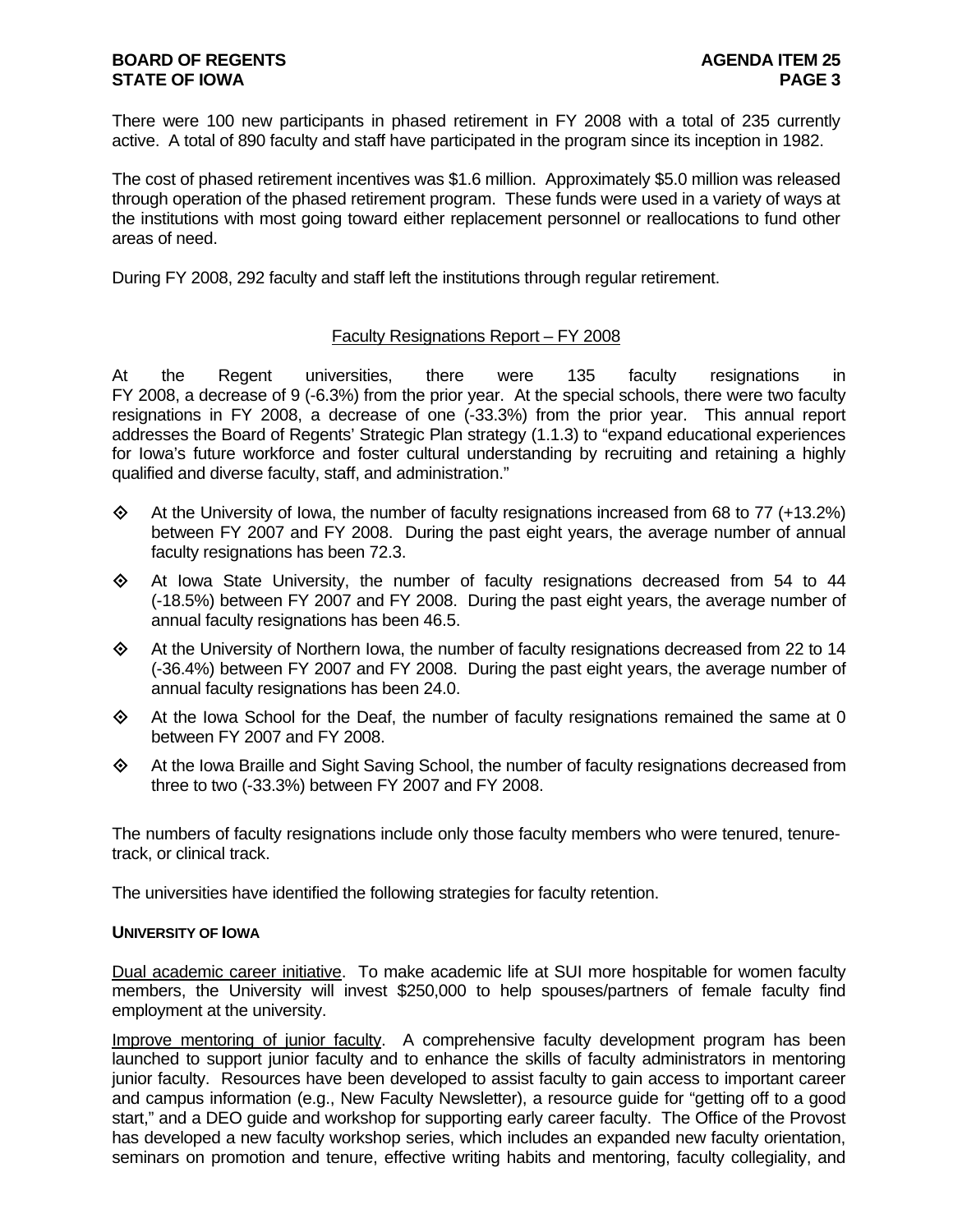### **BOARD OF REGENTS AGENUS AGENDA ITEM 25 STATE OF IOWA** PAGE 4

creating a comprehensive calendar of campus programs focused on teaching, instructional technology, and research. Informal events have been scheduled to enhance networking among new faculty members and to introduce them to university administration (e.g., Breakfast with the Provost, New Faculty of Color Reception, New Faculty Reception). In Fall 2008, the Office of the Provost launched the University of Iowa Mentoring Clearinghouse, which will serve as a centralized portal of mentoring resources for faculty, staff, students, and the community.

Improve recruitment and retention of female faculty. SUI is working to enhance parental leave policies. The recent implementation of an automatic one-year extension of the tenure clock for all probationary faculty members following the addition of a child (by birth or adoption) to a faculty member's household. The Office of the Provost is working with an advisory group of women faculty members in the health sciences, to coordinate campus-wide sexual harassment education for all faculty members, and is sponsoring the Council on the Status of Women's new "Women at Iowa" television series featuring interviews with women on campus.

Improve retention of underrepresented and minority faculty. New marketing materials will be developed by the Office of Equal Opportunity and Diversity (OEOD). SUI is considering appointing a standing committee to monitor performance on goals related to diversity and gender. Faculty development workshops have been developed to enhance campus awareness of the research regarding the role of bias in recruitment and retention of staff and faculty. Programs are coordinated with OEOD to support new faculty of color, including a future seminar for faculty of color with faculty development expert, Kerry Ann Rockquemore, focused on the tenure and promotion process.

Participation in the COACHE<sup>1</sup> survey. Tenure-track faculty were surveyed in FY 2008 to assess their experiences regarding promotion and tenure, the nature of their work, university policies and practices, and the general climate, culture, and level of collegiality on campus. The survey results are being analyzed and will be used to develop relevant career development programs and retention strategies.

### **IOWA STATE UNIVERSITY**

 $\overline{a}$ 

Competitive faculty salaries remain a top priority for the administration. Through the FY 2009 budget allocations and compensation policy, ISU was able to address some of the most critical market pressures for faculty salaries, with a 5.46% overall average increase in faculty salaries. Furthermore, in FY 2009, for the first time, 68 faculty members received a mid-year base salary increase as a way to further address market pressures. However, ISU remains in 11<sup>th</sup> place in the current Peer-Eleven salary comparison survey for overall average faculty salaries.

- $\diamond$  In FY 2008, the administration aggressively responded to individual, competitive faculty job offers and retained key faculty members as a result of serious and timely responses to each individual situation. Counteroffers, which are made to combat a competing job offer, may involve a new commitment for salary, research support, partner accommodation, and new work opportunities.
- In collaboration with the Office of the President, the Office of the Executive Vice President and Provost developed a process for working efficiently with departments and colleges to put together financial packages for key faculty who are considering leaving ISU for another institution.

<sup>&</sup>lt;sup>1</sup> Collaborative on Academic Careers in Higher Education.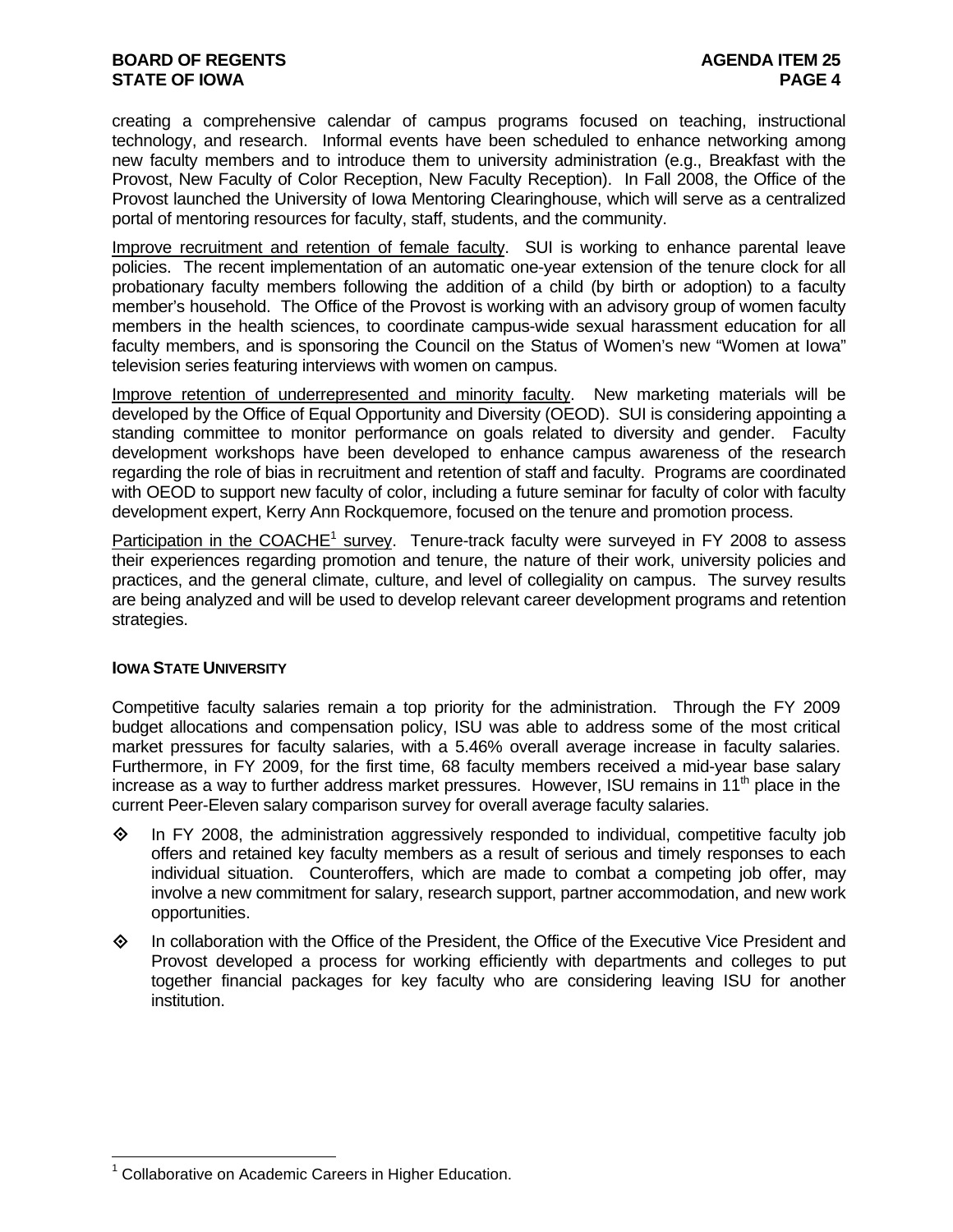The Office of the Executive Vice President and Provost recently streamlined the process for requesting funds for retention, recruitment, partner accommodation and diversity hiring. This change has allowed ISU to address the changing needs of hiring departments more effectively and it has improved its comprehensive data management system to track responses and successes.

ISU continues to address the employment needs or partners and spouses of newly-hired faculty through the Dual Career Services program. This program serves as a point of contact for college and department staff to assist them in this important endeavor.

Additional key initiatives that are targeted on climate and on improving the ability to recruit and retain faculty are the National Science Foundation funded ISU ADVANCE Program (focused on recruitment and retention of women faculty in science, technology, engineering, and mathematics), the Faculty Work/Life Database (funded, in part, by a grant from the Alfred P. Sloan Foundation), and the AAUDE survey of faculty satisfaction; the results of this survey will help ISU to understand issues key to faculty productivity and retention.

 Focus on Work/Life issues includes the creation of a new university-wide committee that began meeting in September 2008. In October 2008, ISU hosted a national conference on ensuring career flexibility that will allow for the recruitment and retention of excellent and diverse faculty. Each of these initiatives reflects significant progress toward the goal of creating an optimal environment that prioritizes flexible faculty careers as a means to enhance institutional excellence.

The Office of the Executive Vice President and Provost is using the information gained through the confidential exit interviews and surveys to strengthen current programs and to investigate concerns to improve the climate for faculty and to assist in recruitment and retention efforts.

### **UNIVERSITY OF NORTHERN IOWA**

UNI is committed to continuous development of all faculty using a variety of strategies to support faculty and provide them with professional development opportunities. UNI recognizes the vital link between faculty development and the growth and development of students.

- $\Leftrightarrow$  The development of new faculty is a particularly important responsibility shared by the university and by individual departments and colleges. Formal and informal faculty mentoring activities introduce new faculty members to the university community. Such activities enable new faculty to understand university customs, policies, and procedures and assist them to integrate themselves into the life of the institution. These activities also support them in their teaching, scholarship, and service responsibilities.
- $\Diamond$  Informal faculty mentoring begins at the interview stage when prospective faculty members meet department colleagues. Formal mentoring is initiated with new faculty orientation, a series of introductory events, including discussions with experienced faculty and staff, and sessions on topics of critical importance to their work and success at the university. The initial orientation session is held in downtown Cedar Falls to help faculty members develop a sense of belonging to the community in which they live and to highlight the important partnership with the community. This program culminates with a reception which includes university and community leaders in honor of the new faculty members and their families.
- $\diamond$  Following the initial orientation program, a variety of follow-up sessions are held with new faculty throughout the year to discuss important issues, such as safety, grant writing, library resources, and technology. An informal lunch is held with all first- and second-year faculty and the Executive Vice President and Provost and Associate Provost for Academic Affairs to interact with new faculty members and discuss issues and concerns. Social events are also provided, including lunch with faculty members, university-wide faculty/staff picnic, free tickets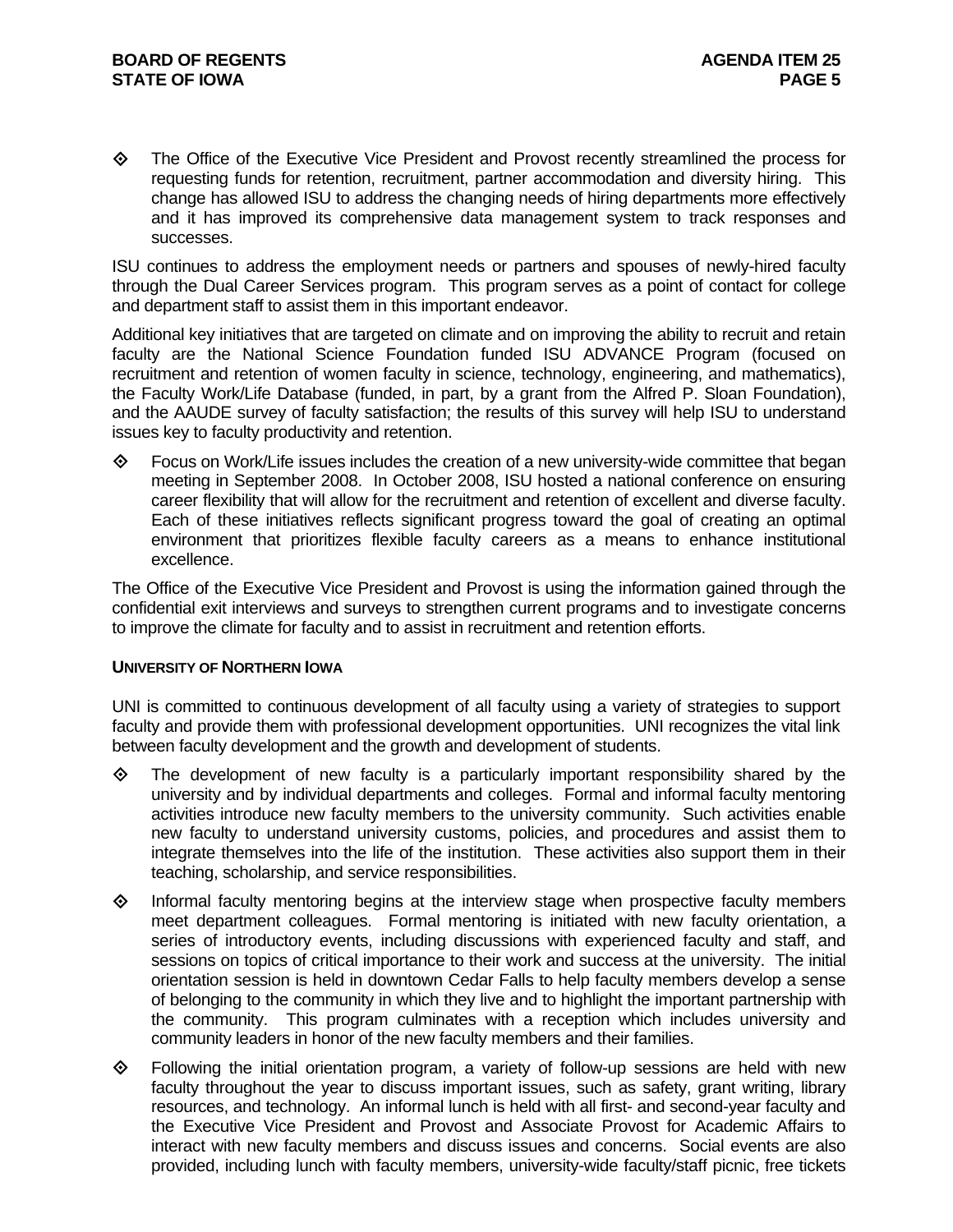for an event at the Gallagher-Bluedorn Performing Arts Center, and a "Strolling Supper" at the President's home.

 $\diamond$  The university's orientation program is supplemented by a variety of activities in the college and departments, including first- and second-year faculty development assemblies, development workshops focusing on issues typically concerning new faculty members, informal lunches with the deans and faculty colleagues, and a variety of social gatherings. Feedback from new faculty members indicates that establishing relationships with experienced faculty is an important factor in their success in the first year.

Professional development assignments and a Summer Fellowship Program are offered for full-time faculty. Tenured faculty members are eligible to apply periodically for a one-semester professional development assignment; non-tenured and tenured faculty are eligible for the Summer Fellowship Program. College deans have also established their own internal summer research incentive programs, which provide research and/or travel funds to participating faculty. One college offers a first-year summer research grant at the rate of  $1/9<sup>th</sup>$  annual salary to encourage new faculty members to jump-start their research agenda. A variety of university and college awards are also available to recognize outstanding work in teaching, research, and service. Among these are the Class of 1943 Faculty Award for Excellence in Teaching; Ross A. Nielsen Professional Service Award; Regents Awards for Faculty Excellence; Merchant Scholarship; and the University Book and Supply Award for untenured faculty. A variety of additional grants and awards are offered by the colleges. Through these awards, the university seeks to retain faculty by supporting and advancing faculty research, creative activity, grant applications, and/or the completion of a terminal degree.

Attachment A provides a summary of the faculty resignations at the universities. More detailed tables are provided in the full report beginning on page 33. The full report is available on the Board of Regents website as an attachment to this memo and will be available at the Board meeting in the Regent Exhibit Book.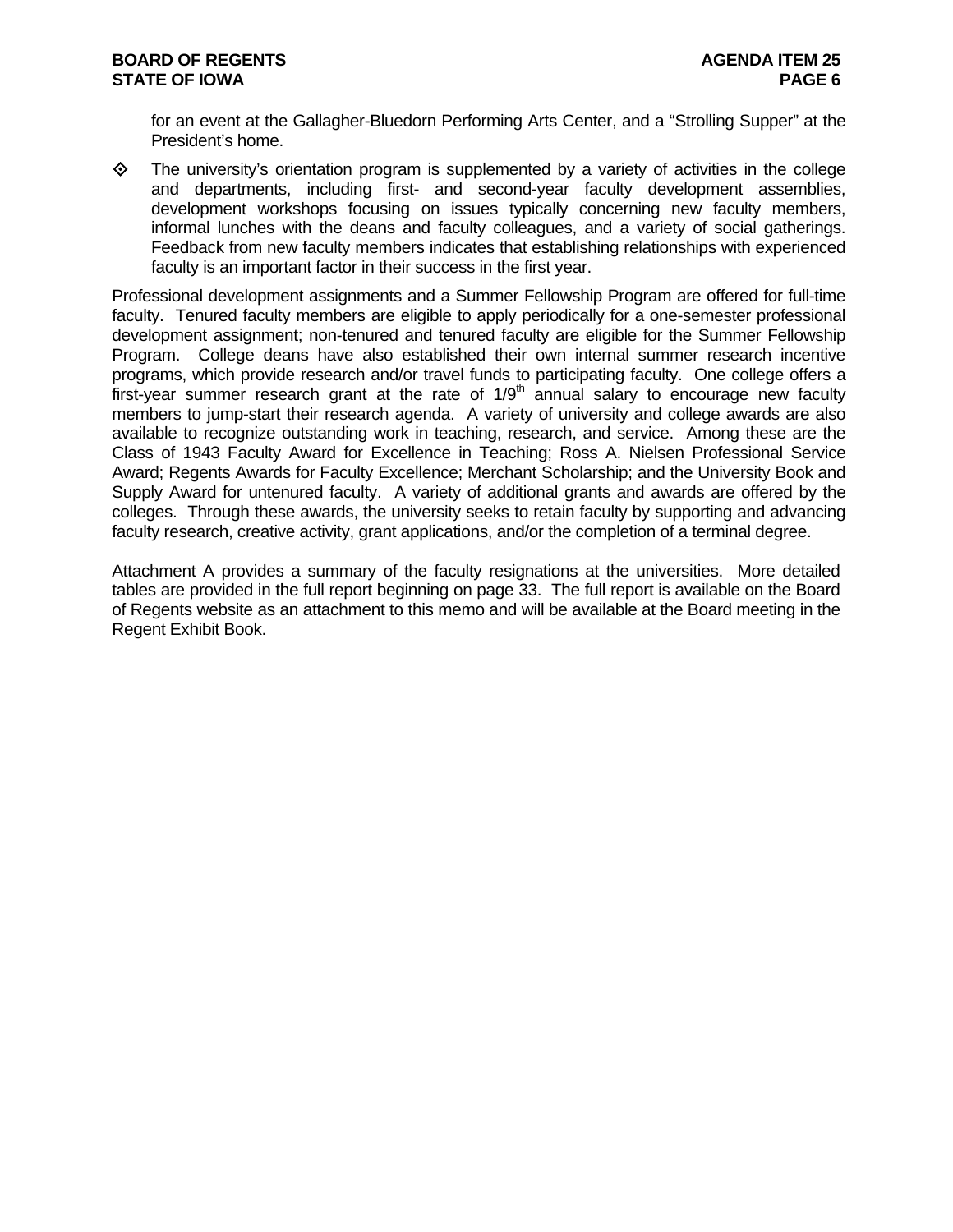### Salary Report – FY 2009

The information provided in the salary component of this report details salary increases and average salaries for the current fiscal year (FY 2009).

Average faculty and professional and scientific staff increases for FY 2008 are shown below:

|              | <b>Faculty</b> | <b>P&amp;S</b> |
|--------------|----------------|----------------|
| <b>SUI</b>   | 4.1%           | $4.7\%$ *      |
| 'SU          | 5.5%           | 4.0%           |
| JNI          | 4.0%           | 4.0%           |
| <b>ISD</b>   | 4.5%           | 5.5%           |
| <b>IBSSS</b> | 6.4%           | 4.5%           |

 \*excludes tertiary care unit members (SEIU) – average increase for this group was 4.56%

Average salaries for faculty and professional scientific are as follows:

|            | Faculty*               | <b>P&amp;S**</b>       |
|------------|------------------------|------------------------|
|            | <b>Overall Average</b> | <b>Overall Average</b> |
| SUI        | \$96,964               | \$59,821               |
| <b>ISU</b> | \$86,165               | \$57,911               |
| UNI        | \$64,375               | \$56,837               |

\*Excludes salaries of the professional colleges of Medicine, Dentistry, and Law at SUI and Veterinary Medicine and faculty associated with the Agricultural Experiment Station and Cooperative Extension Service at ISU \*\* non-hospital, non-SEIU

More detailed tables are provided in the full report beginning on page 50. The full report is available on the Board's website as an attachment to this memo or will be available at the Board meeting in the Regent Exhibit Book.

### Faculty Salary Comparisons

For many years, the universities have used Board-designated peer groups to make comparisons in several other areas such as tuition and fees, residence system rates, and salaries. Each peer group has 10 institutions which were deemed by the Board to be comparable. These institutions were public universities in Minnesota, Illinois, Indiana, Ohio, Arizona, California, Michigan, North Carolina, Texas, and Wisconsin. (See Attachment B)

In order to get a broader comparison for faculty salaries, the ISU and SUI groups were expanded to include 57 AAU institutions in the AAU Data Exchange (AAUDE). (See Attachment C and Attachment D).

The University of Northern Iowa expanded its listing to include those institutions in the Education Trust. The salaries for these institutions are those that are published by the AAUP in its annual faculty salary survey. (See Attachment E).

The Education Trust was established in 1990 by the American Association of Higher Education as a special project to encourage colleges and universities to support K-12 reform efforts. Since then, the Education Trust has grown into an independent nonprofit organization. Its mission is to make schools and colleges work for all the young people they serve. The definition of the UNI peer institution as per the Education Trust Report is "competitive student selectivity, masters-degree granting, between 5,000 and 14,000 students, and a median SAT score between 1,000 and 1,100.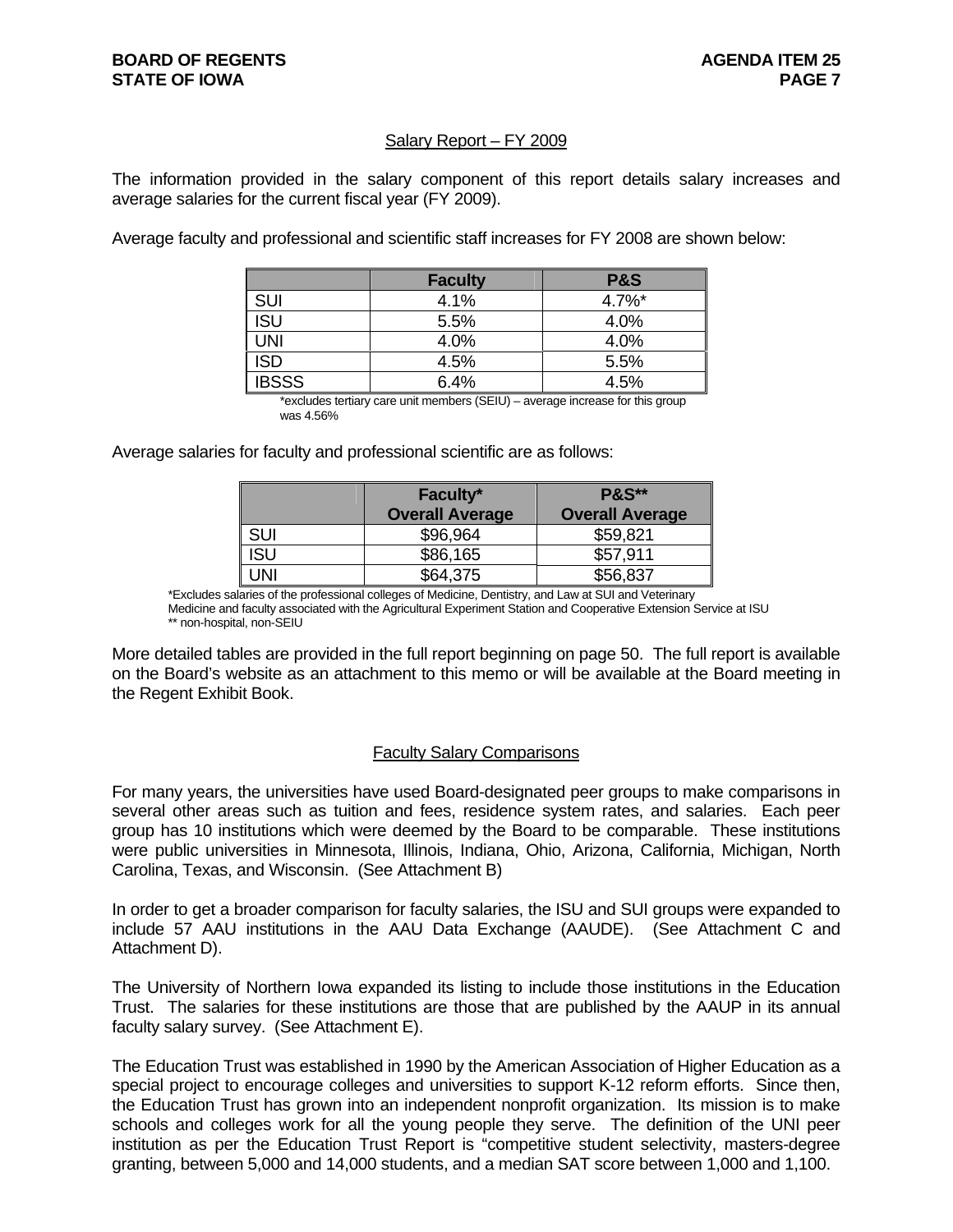### **BOARD OF REGENTS AGENUS AGENDA ITEM 25 STATE OF IOWA PAGE 8**

Attachment F (SUI) and Attachment G (ISU) compare average salaries as a percent of the respective peer group averages.

Attachment H provides a comparison of average faculty salary increases within the peer groups for the past five years.

Attachment I provides a comparison of faculty total compensation within the peer groups.

Attachment J provides comparison data relating to the salaries in the University of Iowa College of Medicine.

### Employee Award Programs -- FY 2008

In May 2005, the Board approved a pilot program to recognize exceptional performance by nonorganized professional and scientific staff at the University of Iowa. The program was approved for a one-year period. The program allowed for awards for exceptional performance (up to 10% of salary) and SPOT awards (\$75 or less).

Rather than consider an extension of the pilot award program at the University of Iowa, the Board approved a revision to the Policy Manual to authorize such programs at the other institutions.

To date only the University of Iowa has a fully operational program. Iowa State University developed a similar program which was effective July 1, 2008.

The following table reflects the operation of the awards program at the University of Iowa.

|                           | <b>Eligible</b><br><b>Employees</b> | Number of<br>Awards<br><b>Presented</b> | <b>Dollar</b><br>Range of<br><b>Awards</b> | Average<br><b>Dollars</b><br>Awarded | <b>Total</b><br><b>Dollars</b><br>Awarded |
|---------------------------|-------------------------------------|-----------------------------------------|--------------------------------------------|--------------------------------------|-------------------------------------------|
| <b>Exceptional</b>        | 4.741                               | 474                                     | $$125 -$                                   | \$2,917                              | \$1,382,897                               |
| <b>Performance Awards</b> |                                     |                                         | \$17.750                                   |                                      |                                           |
| <b>Spot Awards</b>        | 4.741                               | 322                                     | $$25 - $75$                                | \$73                                 | \$23,640                                  |

H:\HR\Docket 2008\December\1208\_ITEM25.doc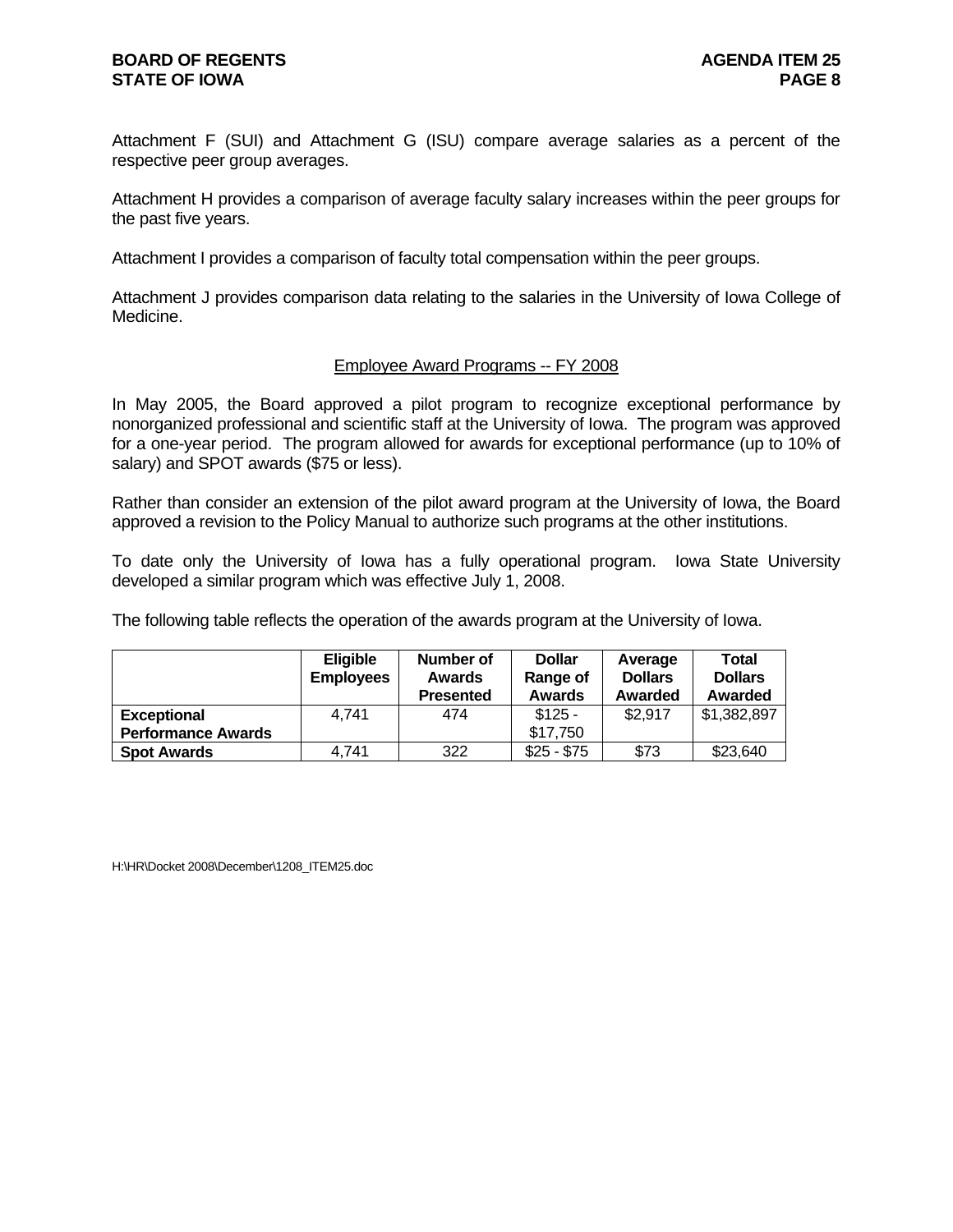### **TOTAL FACULTY AND FACULTY RESIGNATIONS FY 2008 REGENT TOTAL**

|                                  | Faculty         |                   |                 | Resignations       |                        |
|----------------------------------|-----------------|-------------------|-----------------|--------------------|------------------------|
|                                  |                 | Percent of        |                 |                    |                        |
|                                  |                 | University        |                 | Percent of         | Percent of Total       |
| College                          | Number          | Total             | Number          | Total              | <b>College Faculty</b> |
| University of Iowa               |                 |                   |                 |                    |                        |
| <b>Business Administration</b>   | 85              | 4.0               | 4               | 5.2                | 4.7                    |
| Dentistry                        | 101             | 4.8               | $\overline{3}$  | 3.9                | 3.0                    |
| Education                        | 90              | 4.3               | $\overline{6}$  | 7.8                | 6.7                    |
| Engineering                      | 81              | 3.8               | 1               | 1.3                | 1.2                    |
| Graduate                         | 18              | 0.9               | $\mathbf 0$     | 0.0                | 0.0                    |
| Law                              | 49              | 2.3               | $\overline{1}$  | $\overline{1.3}$   | $\overline{2.0}$       |
| <b>Liberal Arts and Sciences</b> | 651             | $\overline{30.8}$ | 15              | 19.4               | $\overline{2.3}$       |
| Medicine                         | 858             | 40.6              | $\overline{38}$ | 49.4               | $\overline{4.4}$       |
| Nursing                          | 58              | $\overline{2.7}$  | $\overline{2}$  | 2.6                | $\overline{3.5}$       |
| Pharmacy                         | $\overline{58}$ | $\overline{2.7}$  | $\overline{3}$  | $\overline{3.9}$   | $\overline{5.2}$       |
| <b>Public Health</b>             | 66              | $\overline{3.1}$  | $\overline{4}$  | 5.2                | 6.1                    |
| <b>Total</b>                     | 2,115           | 100.0             | 77              | 100.0              | 3.6                    |
|                                  |                 |                   |                 |                    |                        |
| <b>Iowa State University</b>     |                 |                   |                 |                    |                        |
| Agriculture                      | 268             | $\overline{20.7}$ | 8               | 18.2               | $\overline{3.0}$       |
| <b>Business</b>                  | 62              | 4.8               | $\overline{2}$  | 4.5                | $\overline{3.2}$       |
| Design                           | 86              | 6.7               | 4               | 9.1                | 4.7                    |
| Engineering                      | 177             | 13.7              | $\overline{1}$  | $\overline{2.3}$   | 0.6                    |
| Human Science                    | 117             | 9.1               | $\overline{5}$  | 11.4               | 4.3                    |
| <b>Liberal Arts and Sciences</b> | 446             | 34.5              | 16              | 36.4               | $\overline{3.6}$       |
| Library                          | $\overline{35}$ | $\overline{2.7}$  | $\overline{2}$  | 4.5                | $\overline{5.7}$       |
| <b>Veterinary Medicine</b>       | 101             | $\overline{7.8}$  | 6               | 13.6               | 5.9                    |
| <b>Total</b>                     | 1,292           | 100.0             | 44              | 100.0              | 3.4                    |
|                                  |                 |                   |                 |                    |                        |
| <b>University of Northern</b>    |                 |                   |                 |                    |                        |
| lowa                             |                 |                   |                 |                    |                        |
| <b>Business Administration</b>   | 51              | 9.0               | 3               | 21.4               | 6.0                    |
| Education                        | 160             | 27.5              | $\overline{3}$  | $\overline{21}$ .4 | 2.0                    |
| <b>Humanities and Fine Arts</b>  | $\frac{135}{1}$ | 23.0              | $\overline{4}$  | 28.6               | 3.0                    |
| <b>Natural Sciences</b>          | 115             | 20.0              | $\overline{2}$  | 14.3               | 2.0                    |
| Social & Behavioral              | 102             | 17.5              | $\overline{2}$  | 14.3               | 2.0                    |
| Sciences                         |                 |                   |                 |                    |                        |
| Library                          | 18              | 3.0               | 0               | 0.0                | 0.0                    |
| <b>Total</b>                     | 581             | 100.0             | $\overline{14}$ | 100.0              | $\overline{2.4}$       |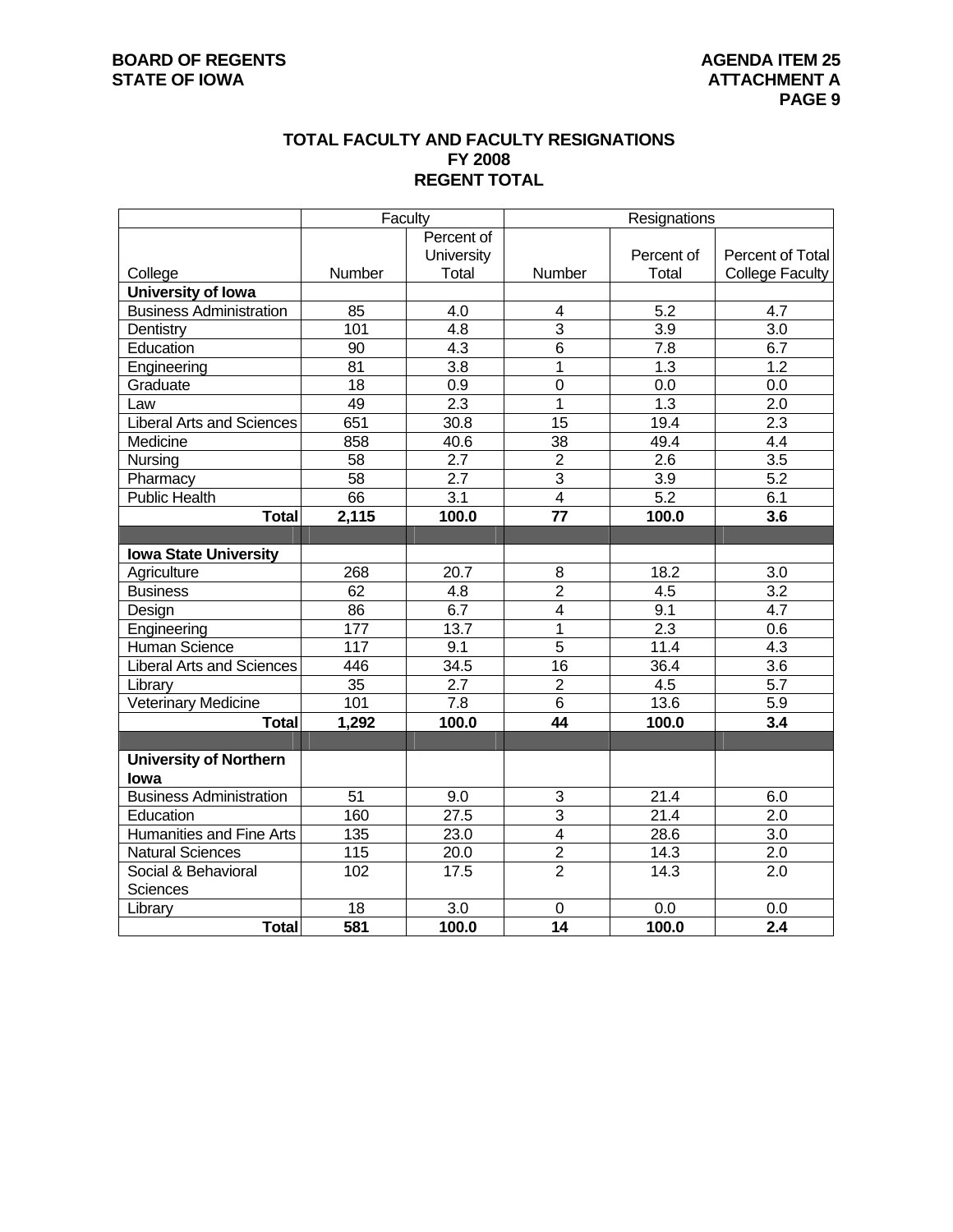### **REGENT INSTITUTIONS COMPARISON GROUPS AVERAGE FACULTY SALARIES, 2007-08 AVERAGE FACULTY TOTAL COMPENSATION, 2007-08**

|                                           |                        |                         | <b>Average Faculty</b> |                         |
|-------------------------------------------|------------------------|-------------------------|------------------------|-------------------------|
|                                           | <b>Average Faculty</b> |                         | Total                  |                         |
|                                           | Salary<br>(all         | <b>Rank Average</b>     | Compensation           | <b>Rank Total</b>       |
| <b>COMPARISON GROUPS</b>                  | ranks)                 | <b>Salary</b>           | (1)                    | Compensation            |
| University of North Carolina, Chapel Hill | 109,700                | 3                       | 134,362                | 1                       |
| University of Michigan, Ann Arbor         | 108,900                | $\overline{2}$          | 134,075                | $\overline{2}$          |
| University of Minnesota, Twin Cities      | 98,700                 | $\overline{5}$          | 127,331                | $\overline{3}$          |
| University of Texas, Austin               | 103,600                | $\overline{4}$          | 123,942                | $\overline{4}$          |
| University of Illinois, Urbana            | 98,800                 | $\overline{6}$          | 120,956                | $\overline{5}$          |
| Ohio State University, Main Campus        | 95,900                 | $\overline{7}$          | 120,214                | $\overline{6}$          |
| <b>UNIVERSITY OF IOWA</b>                 | 93,500                 | $\overline{\mathbf{8}}$ | 118,935                | $\overline{\mathbf{7}}$ |
| University of Wisconsin                   | 93,300                 | 9                       | 118,142                | 8                       |
| University of Arizona                     | 93,400                 | 11                      | 117,639                | $\boldsymbol{9}$        |
| Indiana University, Bloomington           | 91,100                 | 10                      | 115,596                | 10                      |
| University of California, Los Angeles     | 117,400                | 1                       | n/a                    | 11                      |
|                                           |                        |                         |                        |                         |
|                                           |                        |                         |                        |                         |
| University of Minnesota, Twin Cities      | 98,700                 | $\overline{c}$          | 127,331                | 1                       |
| Michigan State University                 | 91,200                 | 8                       | 121,754                | $\overline{2}$          |
| University of Illinois, Urbana            | 98,800                 | 3                       | 120,956                | $\overline{3}$          |
| Ohio State University, Main Campus        | 95,900                 | $\overline{4}$          | 120,214                | $\overline{4}$          |
| University of Wisconsin                   | 93,300                 | $\overline{5}$          | 118,142                | $\overline{5}$          |
| University of Arizona                     | 93,400                 | $\overline{9}$          | 117,639                | $\,6$                   |
| Purdue University, Main Campus            | 89,500                 | $\overline{10}$         | 117,483                | $\overline{7}$          |
| North Carolina State University           | 91,800                 | $\overline{7}$          | 114,008                | 8                       |
| <b>IOWA STATE UNIVERSITY</b>              | 87,400                 | 11                      | 112,420                | 9                       |
| Texas A & M                               | 92,400                 | 6                       | 109,859                | 10                      |
| University of California, Davis           | 103,700                | 1                       | n/a                    | 11                      |
|                                           |                        |                         |                        |                         |
|                                           |                        |                         |                        |                         |
| Ohio University, Athens                   | 74,600                 | $\overline{3}$          | 97,700                 | 1                       |
| Central Michigan University               | 69,000                 | 10                      | 95,200                 | $\overline{2}$          |
| California State University, Fresno       | 71,900                 | 11                      | 92,500                 | 3                       |
| Northern Arizona University               | 70,000                 | 6                       | 88,400                 | $\overline{4}$          |
| University of North Carolina, Greensboro  | 81,000                 | $\overline{1}$          | 88,300                 | $\overline{5}$          |
| <b>UNIVERSITY OF NORTHERN IOWA</b>        | 70,200                 | $\overline{4}$          | 87,900                 | $6\phantom{1}$          |
| University of Minnesota, Duluth           | 68,000                 | $\overline{7}$          | 86,300                 | $\overline{7}$          |
| University of North Texas                 | 77,900                 | $\overline{c}$          | 84,700                 | 8                       |
| <b>Illinois State University</b>          | 69,700                 | 5                       | 82,100                 | 9                       |
| University of Wisconsin, Eau Claire       | 60,400                 | $\overline{9}$          | 77,800                 | 10                      |
| Indiana State University, Terre Haute     | 62,100                 | $\overline{8}$          | 77,100                 | 11                      |

Source: SUI and ISU -- AAUP Faculty Compensation Survey acquired through AAU Data Exchange UNI -- Academe,Bulletin of the American Association University Professors, March-April 2008

(1) Total compensation includes [a] retirement contributions; [b] medical insurance;

[c] disability income protection; [d] tuition for faculty dependents; [e] dental insurance;

[f] social security; [g] unemployment insurance; [h] group life insurance; [i] workers

compensation premiums; [j] other benefits such as moving expenses.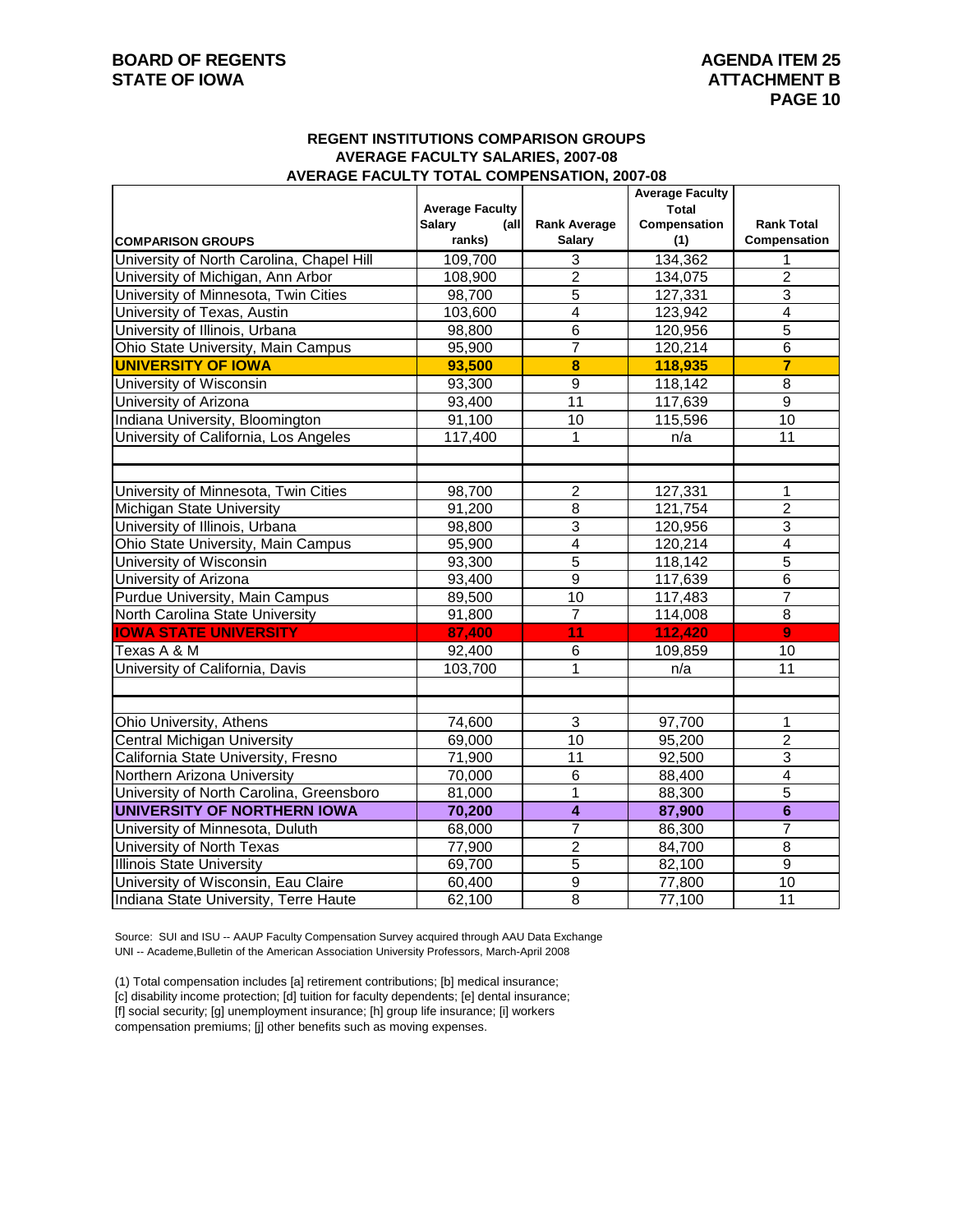|                                                                                                                                                                                                                                                       |                                                                  |            |          |                                       |            |                | Average Instructional Faculty Salaries and Relative Standing |            |                         |                    |                |                                 |
|-------------------------------------------------------------------------------------------------------------------------------------------------------------------------------------------------------------------------------------------------------|------------------------------------------------------------------|------------|----------|---------------------------------------|------------|----------------|--------------------------------------------------------------|------------|-------------------------|--------------------|----------------|---------------------------------|
|                                                                                                                                                                                                                                                       | by Academic Rank, AAU Public and Private Institutions, Fall 2007 |            |          |                                       |            |                |                                                              |            |                         |                    |                |                                 |
|                                                                                                                                                                                                                                                       |                                                                  |            |          | (Adjusted to SUI Rank Distribution)   |            |                |                                                              |            |                         |                    |                |                                 |
|                                                                                                                                                                                                                                                       |                                                                  |            |          |                                       |            |                |                                                              |            |                         |                    |                | <b>Three-Professorial-Ranks</b> |
|                                                                                                                                                                                                                                                       | Average                                                          | Professor  | Salary   | <b>Associate Professor</b><br>Average |            | Salary         | <b>Assistant Professor</b><br>Average                        |            | Salary                  | Average            | Combined       | Salary                          |
| Institution                                                                                                                                                                                                                                           | Salary                                                           | N          | Ranking  | Salary                                | N          | Ranking        | Salary                                                       | N          | Ranking                 | Salary             | N              | Ranking                         |
| Stanford                                                                                                                                                                                                                                              | 173,687                                                          | 509        | 2        | 122,212                               | 409        | 1              | 94,253                                                       | 308        | 4                       | 136,559            | 1,226          | 1                               |
| Harvard                                                                                                                                                                                                                                               | 184,817                                                          | 509        | 1        | 106,056                               | 409        | 6              | 95,439                                                       | 308        | 3                       | 136,088            | 1,226          | $\overline{\mathbf{2}}$         |
| Cal Tech                                                                                                                                                                                                                                              | 162,237                                                          | 509<br>509 | 9        | 120,157                               | 409<br>409 | 2<br>8         | 101,284                                                      | 308<br>308 | 1<br>6                  | 132,886            | 1,226          | 3<br>4                          |
| Chicago<br>Penn                                                                                                                                                                                                                                       | 170,815<br>163,262                                               | 509        | 4<br>6   | 103,337<br>107,534                    | 409        | 3              | 90,680<br>95,940                                             | 308        | $\overline{\mathbf{c}}$ | 128,172<br>127,758 | 1,226<br>1,226 | 5                               |
| Princeton                                                                                                                                                                                                                                             | 172,157                                                          | 509        | 3        | 107,487                               | 409        | 4              | 81,221                                                       | 308        | 16                      | 127,737            | 1,226          | 6                               |
| New York Univ.                                                                                                                                                                                                                                        | 162,369                                                          | 509        | 8        | 102,562                               | 409        | 9              | 90,334                                                       | 308        | $\overline{7}$          | 124,320            | 1,226          | 7                               |
| міт                                                                                                                                                                                                                                                   | 151.582                                                          | 509        | 12       | 106.394                               | 409        | 5              | 93,312                                                       | 308        | 5                       | 121,868            | 1,226          | 8                               |
| Columbia                                                                                                                                                                                                                                              | 162,540                                                          | 509        | 7        | 98,240                                | 409        | 12             | 80,516                                                       | 308        | 17                      | 120,483            | 1,226          | 9                               |
| Yale<br>Duke                                                                                                                                                                                                                                          | 165,130<br>152,609                                               | 509<br>509 | 5<br>11  | 91,300<br>102,519                     | 409<br>409 | 21<br>10       | 81,574<br>87,251                                             | 308<br>308 | 14<br>10                | 119,509<br>119,479 | 1,226<br>1,226 | 10<br>11                        |
| Northwestern                                                                                                                                                                                                                                          | 153,618                                                          | 509        | 10       | 100,543                               | 409        | 11             | 87,875                                                       | 308        | 9                       | 119,396            | 1,226          | 12                              |
| Cornell - Endowed                                                                                                                                                                                                                                     | 148,160                                                          | 509        | 14       | 103,441                               | 409        | $\overline{7}$ | 89,763                                                       | 308        | 8                       | 118,571            | 1,226          | 13                              |
| Wash Univ - St. Louis                                                                                                                                                                                                                                 | 150,763                                                          | 509        | 13       | 96,363                                | 409        | 14             | 79,956                                                       | 308        | 18                      | 114,827            | 1,226          | 14                              |
| Emory                                                                                                                                                                                                                                                 | 147,187                                                          | 509        | 15       | 93,358                                | 409        | 19             | 78,868                                                       | 308        | 20                      | 112,066            | 1,226          | 15                              |
| Southern Cal                                                                                                                                                                                                                                          | 140,065                                                          | 509        | 19       | 93,599                                | 409        | 18             | 84,979                                                       | 308        | 12                      | 110,725            | 1,226          | 16                              |
| Cal - Berkeley                                                                                                                                                                                                                                        | 140,966                                                          | 509        | 17<br>21 | 94,385<br>95.765                      | 409        | 17             | 78,468                                                       | 308        | 22                      | 109,726            | 1,226          | 17                              |
| <b>Johns Hopkins</b><br>Rice                                                                                                                                                                                                                          | 139,778<br>137,054                                               | 509<br>509 | 23       | 94,503                                | 409<br>409 | 15<br>16       | 78,241<br>81.573                                             | 308<br>308 | 23<br>15                | 109,635<br>108,921 | 1,226<br>1,226 | 18<br>19                        |
| Cal - Los Angeles                                                                                                                                                                                                                                     | 141,969                                                          | 509        | 16       | 90,740                                | 409        | 25             | 76,768                                                       | 308        | 28                      | 108,499            | 1,226          | 20                              |
| Carnegie Mellon                                                                                                                                                                                                                                       | 132,229                                                          | 509        | 26       | 96,444                                | 409        | 13             | 84,289                                                       | 308        | 13                      | 108,247            | 1,226          | 21                              |
| North Carolina                                                                                                                                                                                                                                        | 138,530                                                          | 509        | 22       | 90,905                                | 409        | 24             | 76,913                                                       | 308        | 27                      | 107,162            | 1,226          | 22                              |
| Michigan                                                                                                                                                                                                                                              | 137,034                                                          | 509        | 24       | 89,056                                | 409        | 28             | 79,304                                                       | 308        | 19                      | 106,525            | 1,226          | 23                              |
| <b>Brown</b>                                                                                                                                                                                                                                          | 139,884                                                          | 509        | 20       | 88,042                                | 409        | 29             | 74,929                                                       | 308        | 29                      | 106,271            | 1,226          | 24                              |
| Vanderibit<br>Cornell - Contract (publ)                                                                                                                                                                                                               | 140,340<br>127,821                                               | 509<br>509 | 18<br>30 | 91,047<br>92,465                      | 409<br>409 | 22<br>20       | 69,531<br>85,398                                             | 308<br>308 | 46<br>11                | 106,106<br>105,368 | 1,226<br>1,226 | 25<br>26                        |
| Virginia                                                                                                                                                                                                                                              | 132,658                                                          | 509        | 25       | 90,970                                | 409        | 23             | 74,513                                                       | 308        | 31                      | 104,143            | 1,226          | 27                              |
| Maryland                                                                                                                                                                                                                                              | 127,492                                                          | 509        | 31       | 89,546                                | 409        | 26             | 78,771                                                       | 308        | 21                      | 102,593            | 1,226          | 28                              |
| Rutgers                                                                                                                                                                                                                                               | 130,070                                                          | 509        | 28       | 89,430                                | 409        | 27             | 72,499                                                       | 308        | 36                      | 102,049            | 1,226          | 29                              |
| Cal - San Diego                                                                                                                                                                                                                                       | 131,921                                                          | 509        | 27       | 82,707                                | 409        | 40             | 77,542                                                       | 308        | 25                      | 101,841            | 1,226          | 30                              |
| Cal - Irvine                                                                                                                                                                                                                                          | 128,719                                                          | 509        | 29       | 83,370                                | 409        | 37             | 74,155                                                       | 308        | 33                      | 99,882             | 1,226          | 31                              |
| <b>Texas</b><br><b>Illinois</b>                                                                                                                                                                                                                       | 126,018<br>125,683                                               | 509<br>509 | 33<br>34 | 81,269<br>82,235                      | 409<br>409 | 46<br>43       | 77,574<br>73,687                                             | 308<br>308 | 24<br>35                | 98,919<br>98,126   | 1,226<br>1,226 | 32<br>33                        |
| Penn State                                                                                                                                                                                                                                            | 125,402                                                          | 509        | 35       | 84,986                                | 409        | 32             | 69,527                                                       | 308        | 47                      | 97,882             | 1,226          | 34                              |
| Rochester                                                                                                                                                                                                                                             | 118,237                                                          | 509        | 43       | 85,774                                | 409        | 31             | 77,240                                                       | 308        | 26                      | 97,108             | 1,226          | 35                              |
| Cal - Santa Barbara                                                                                                                                                                                                                                   | 126,975                                                          | 509        | 32       | 79,124                                | 409        | 51             | 71,282                                                       | 308        | 39                      | 97,020             | 1,226          | 36                              |
| Minnesota                                                                                                                                                                                                                                             | 121,273                                                          | 509        | 39       | 84,342                                | 409        | 34             | 72,334                                                       | 308        | 37                      | 96,658             | 1,226          | 37                              |
| Cal - Davis<br>Brandeis                                                                                                                                                                                                                               | 121,490<br>116,553                                               | 509<br>509 | 38<br>45 | 81,475<br>84,043                      | 409<br>409 | 45<br>35       | 74,219<br>74,621                                             | 308<br>308 | 32<br>30                | 96,265<br>95,173   | 1,226<br>1,226 | 38<br>39                        |
| <b>Ohio State</b>                                                                                                                                                                                                                                     | 121,552                                                          | 509        | 37       | 80,451                                | 409        | 48             | 70,912                                                       | 308        | 40                      | 95,118             | 1,226          | 40                              |
| Colorado                                                                                                                                                                                                                                              | 116,384                                                          | 509        | 46       | 84,917                                | 409        | 33             | 72,301                                                       | 308        | 38                      | 94,812             | 1,226          | 41                              |
| Washington                                                                                                                                                                                                                                            | 116,380                                                          | 509        | 47       | 83,440                                | 409        | 36             | 73,897                                                       | 308        | 34                      | 94.718             | 1,226          | 42                              |
| Pittsburgh                                                                                                                                                                                                                                            | 121,949                                                          | 509        | 36       | 80,434                                | 409        | 49             | 67,684                                                       | 308        | 52                      | 94,467             | 1.226          | 43                              |
| <b>SUNY - Stony Brook</b>                                                                                                                                                                                                                             | 116,180                                                          | 509        | 48       | 86,515                                | 409        | 30             | 68,631                                                       | 308        | 49                      | 94,338             | 1,226          | 44                              |
| Case<br>SUNY - Buffalo                                                                                                                                                                                                                                | 118,872<br>119,365                                               | 509<br>509 | 42<br>41 | 81,539<br>83,283                      | 409<br>409 | 44<br>38       | 69,885<br>66,597                                             | 308<br>308 | 43<br>54                | 94,111<br>94,071   | 1,226<br>1,226 | 45<br>46                        |
| Tulane                                                                                                                                                                                                                                                | 119,778                                                          | 509        | 40       | 82,401                                | 409        | 42             | 66,052                                                       | 308        | 55                      | 93,812             | 1,226          | 47                              |
| lowa                                                                                                                                                                                                                                                  | 118,081                                                          | 509        | 44       | 81,011                                | 409        | 47             | 69,575                                                       | 308        | 45                      | 93,529             | 1,226          | 48                              |
| Michigan State                                                                                                                                                                                                                                        | 116,021                                                          | 509        | 49       | 82,776                                | 409        | 39             | 64,151                                                       | 308        | 58                      | 91,899             | 1,226          | 49                              |
| Texas A&M                                                                                                                                                                                                                                             | 112,315                                                          | 509        | 52       | 79,783                                | 409        | 50             | 70,535                                                       | 308        | 41                      | 90,966             | 1,226          | 50                              |
| Arizona<br>Indiana                                                                                                                                                                                                                                    | \$113,107<br>114,014                                             | 509<br>509 | 51       | \$79,021                              | 409<br>409 | 52<br>54       | \$69,683<br>68,373                                           | 308<br>308 | 44<br>51                | \$90,826<br>90,453 | 1,226          | 51<br>52                        |
| Wisconsin                                                                                                                                                                                                                                             | 106,981                                                          | 509        | 50<br>57 | 77,761<br>82,478                      | 409        | 41             | 70,385                                                       | 308        | 42                      | 89,613             | 1,226<br>1,226 | 53                              |
| Purdue                                                                                                                                                                                                                                                | 111,300                                                          | 509        | 53       | 77,189                                | 409        | 56             | 69,231                                                       | 308        | 48                      | 89,352             | 1,226          | 54                              |
| Syracuse                                                                                                                                                                                                                                              | 107,020                                                          | 509        | 56       | 78,236                                | 409        | 53             | 68,591                                                       | 308        | 50                      | 87,763             | 1,226          | 55                              |
| Kansas                                                                                                                                                                                                                                                | 110,504                                                          | 509        | 54       | 76,147                                | 409        | 57             | 65,001                                                       | 308        | 57                      | 87,611             | 1,226          | 56                              |
| Iowa State                                                                                                                                                                                                                                            | 106,735                                                          | 509        | 58       | 77,622                                | 409        | 55             | 67,574                                                       | 308        | 53                      | 87,185             | 1,226          | 57                              |
| Florida<br>Nebraska                                                                                                                                                                                                                                   | 109,272<br>105,217                                               | 509<br>509 | 55<br>59 | 73,006<br>74,383                      | 409<br>409 | 59<br>58       | 62,535<br>65,094                                             | 308<br>308 | 59<br>56                | 85,432<br>84,851   | 1,226<br>1,226 | 58<br>59                        |
| Missouri                                                                                                                                                                                                                                              | 102,752                                                          | 509        | 60       | 70,758                                | 409        | 60             | 58,160                                                       | 308        | 61                      | 80,876             | 1,226          | 60                              |
| Oregon                                                                                                                                                                                                                                                | 94,836                                                           | 509        | 61       | 67,502                                | 409        | 61             | 61,932                                                       | 308        | 60                      | 77,451             | 1,226          | 61                              |
|                                                                                                                                                                                                                                                       |                                                                  |            |          |                                       |            |                |                                                              |            |                         |                    |                |                                 |
| Mean                                                                                                                                                                                                                                                  | \$131,930                                                        |            |          | \$88,826                              |            |                | \$76,285                                                     |            |                         | \$103,571          |                |                                 |
| note: Salaries of faculty on 12-month contracts are adjusted to an academic year basis using a 9/11ths (.818) factor.<br>source: Annual AAUP Faculty Salary Survey for fulltime instructional faculty as exchanged via the AAU Data Exchange (AAUDE). |                                                                  |            |          |                                       |            |                |                                                              |            |                         |                    |                |                                 |

## Average Instructional Faculty Salaries and Relative Standing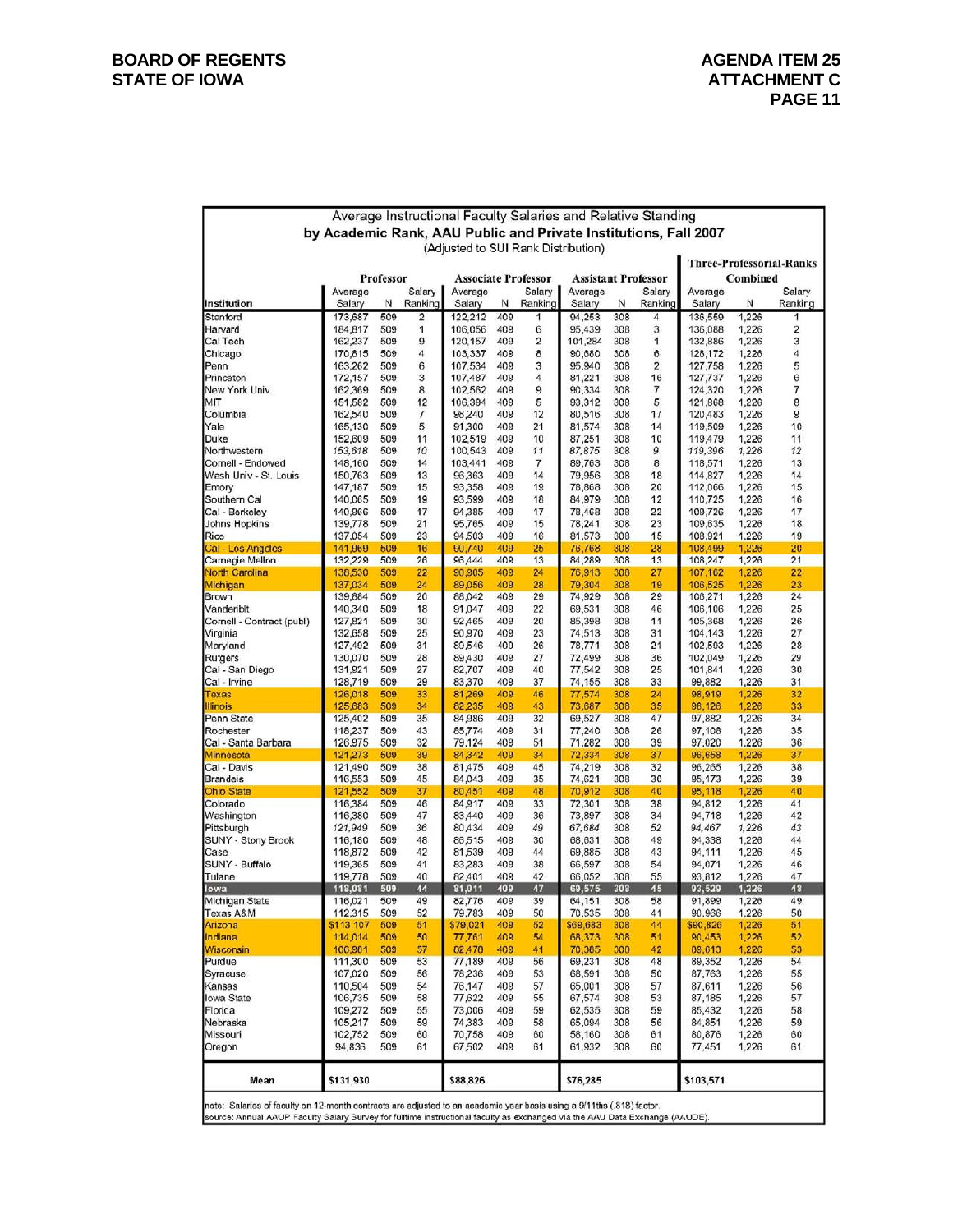### **BOARD OF REGENTS AGENDA ITEM 25 STATE OF IOWA ATTACHMENT D**

**Normalized for ISU Rank Distribution**

**AAUDE salaries, 2007** 5/12/2008

**Average Instructional Faculty Salaries and Relative Standing by Academic Rank, AAU Public and Private Institutions, Fall 2007**

| <b>Associate Professor</b><br>Combined<br>Average<br>Salary<br>Average<br>Salary<br>Average<br>Salary<br>Average<br>Institution<br>Salary<br>Ν<br>Ranking<br>Salary<br>N<br>Ranking<br>Salary<br>N<br>Ranking<br>Salary<br>Ν<br>Stanford<br>501<br>375<br>305<br>1,181<br>173,687<br>122,212<br>94,253<br>136,828<br>2<br>4<br>S<br>5<br>æ.<br>\$<br>\$<br>\$<br>3<br>\$<br>2<br>501<br>106,056<br>375<br>6<br>95,439<br>305<br>136,726<br>1,181<br>Harvard<br>184,817<br>1<br>162,237<br>\$<br>2<br>\$<br>101,284<br>\$<br>Cal Tech<br>\$<br>501<br>9<br>120,157<br>375<br>305<br>1<br>133,134<br>1,181<br>\$<br>\$<br>501<br>375<br>8<br>\$<br>305<br>128,694<br>\$<br>170,815<br>103,337<br>90,680<br>6<br>1,181<br>Chicago<br>4<br>\$<br>\$<br>163,262<br>501<br>107,534<br>375<br>3<br>\$<br>95,940<br>305<br>$\overline{2}$<br>128,181<br>1,181<br>Penn#<br>\$<br>6<br>\$<br>\$<br>501<br>107,487<br>375<br>$\overline{4}$<br>\$<br>81,221<br>305<br>16<br>128,138<br>1,181<br>Princeton<br>S<br>172,157<br>3<br>\$<br>\$<br>\$<br>9<br>90,334<br>305<br>$\overline{7}$<br>7<br>New York Univ. #<br>S.<br>162,369<br>501<br>8<br>102,562<br>375<br>124,775<br>1,181<br>151,582<br>501<br>12<br>\$<br>106,394<br>375<br>5<br>\$<br>93,312<br>305<br>5<br>\$<br>122,185<br>1,181<br>8<br>МIТ<br>\$<br>\$<br>\$<br>\$<br>162.540<br>501<br>$\overline{7}$<br>375<br>12<br>305<br>120.940<br>9<br>Columbia<br>\$<br>98.240<br>80.516<br>18<br>1.181<br>Š<br>\$.<br>165,130<br>501<br>5<br>91,300<br>375<br>20<br>305<br>14<br>120,108<br>Yale<br>81,574<br>1.181<br>\$<br>\$<br>305<br>\$<br>S<br>501<br>102,519<br>375<br>10<br>87,251<br>10<br>119,825<br>Duke<br>152,609<br>11<br>1.181<br>\$<br>\$<br>\$<br>153.618<br>501<br>100,543<br>375<br>87,875<br>305<br>9<br>119,787<br>Northwestern<br>\$<br>10<br>11<br>1.181<br>501<br>\$<br>375<br>$\overline{7}$<br>\$<br>89,763<br>305<br>\$<br>148,160<br>103,441<br>8<br>118,879<br>Cornell - Endowed<br>\$<br>14<br>1,181<br>\$<br>\$<br>Wash Univ - St. Louis<br>150.763<br>501<br>13<br>96,363<br>375<br>\$<br>79,956<br>305<br>19<br>115,203<br>1.181<br>\$<br>14<br>\$<br>\$<br>\$<br>147,187<br>501<br>15<br>93,358<br>375<br>17<br>78,868<br>305<br>21<br>112,451<br>1,181<br>Emory<br>\$<br>\$<br>\$<br>\$<br>305<br>S<br>501<br>18<br>93.599<br>375<br>84,979<br>12<br>111,084<br>1.181<br>16<br>Southern Cal<br>140.065<br>16<br>\$<br>94,385<br>\$<br>\$<br>S<br>140,966<br>501<br>20<br>375<br>19<br>78,468<br>305<br>17<br>110,035<br>1,181<br>17<br>Cal - Berkeley<br>\$<br>\$<br>\$<br>501<br>28<br>375<br>33<br>\$<br>139,778<br>95,765<br>24<br>78,241<br>305<br>109,910<br>1,181<br>18<br>Johns Hopkins<br>Š.<br>Š.<br>S<br>137,054<br>501<br>22<br>94,503<br>375<br>15<br>81,573<br>305<br>15<br>109,215<br>1,181<br>Rice - resend data<br>\$<br>\$<br>\$<br>375<br>27<br>76,768<br>305<br>26<br>\$<br>141,969<br>501<br>16<br>90,740<br>108,864<br>1,181<br>Cal - Los Angeles<br>\$<br>\$<br>\$<br>Carnegie Mellon<br>S<br>132,229<br>501<br>25<br>96,444<br>375<br>13<br>84,289<br>305<br>13<br>108,485<br>1,181<br>138,530<br>501<br>21<br>\$<br>90,905<br>375<br>23<br>\$<br>76,913<br>305<br>25<br>\$<br>107,495<br>North Carolina<br>\$<br>1,181<br>\$<br>\$<br>\$<br>23<br>375<br>20<br>137,034<br>501<br>89,056<br>28<br>79,304<br>305<br>106,891<br>1,181<br>Michigan<br>S<br>\$<br>139,884<br>501<br>\$<br>88,042<br>375<br>29<br>\$<br>74,929<br>305<br>27<br><b>Brown</b><br>S<br>19<br>106,648<br>1,181<br>\$<br>\$<br>\$<br>25<br>501<br>17<br>375<br>21<br>69,531<br>305<br>45<br>140,340<br>91,047<br>106,401<br>1,181<br>Vanderiblt<br>127,821<br>29<br>\$<br>92,465<br>375<br>\$<br>85,398<br>305<br>\$<br>26<br>\$<br>501<br>18<br>11<br>105,639<br>1,181<br>Cornell - Contract (publ)<br>\$<br>\$<br>\$<br>29<br>27<br>\$<br>501<br>24<br>90,970<br>375<br>22<br>74,513<br>305<br>104,405<br>132,658<br>1,181<br>Virginia<br>Š.<br>\$<br>\$<br>22<br>S<br>25<br>127,492<br>501<br>30<br>89,546<br>375<br>78,771<br>305<br>102,861<br>1,181<br>Maryland |                                            |           |                            |               |             |
|------------------------------------------------------------------------------------------------------------------------------------------------------------------------------------------------------------------------------------------------------------------------------------------------------------------------------------------------------------------------------------------------------------------------------------------------------------------------------------------------------------------------------------------------------------------------------------------------------------------------------------------------------------------------------------------------------------------------------------------------------------------------------------------------------------------------------------------------------------------------------------------------------------------------------------------------------------------------------------------------------------------------------------------------------------------------------------------------------------------------------------------------------------------------------------------------------------------------------------------------------------------------------------------------------------------------------------------------------------------------------------------------------------------------------------------------------------------------------------------------------------------------------------------------------------------------------------------------------------------------------------------------------------------------------------------------------------------------------------------------------------------------------------------------------------------------------------------------------------------------------------------------------------------------------------------------------------------------------------------------------------------------------------------------------------------------------------------------------------------------------------------------------------------------------------------------------------------------------------------------------------------------------------------------------------------------------------------------------------------------------------------------------------------------------------------------------------------------------------------------------------------------------------------------------------------------------------------------------------------------------------------------------------------------------------------------------------------------------------------------------------------------------------------------------------------------------------------------------------------------------------------------------------------------------------------------------------------------------------------------------------------------------------------------------------------------------------------------------------------------------------------------------------------------------------------------------------------------------------------------------------------------------------------------------------------------------------------------------------------------------------------------------------------------------------------------------------------------------------------------------------------------------------------------------------------------------------------------------------------------------------------------------------------------------------------------------------------------------------------------------------------------------------------------------------------------------------------------------------------------------------------------------------------------------------------------------------------------------------------------------------------------------------------------------|--------------------------------------------|-----------|----------------------------|---------------|-------------|
|                                                                                                                                                                                                                                                                                                                                                                                                                                                                                                                                                                                                                                                                                                                                                                                                                                                                                                                                                                                                                                                                                                                                                                                                                                                                                                                                                                                                                                                                                                                                                                                                                                                                                                                                                                                                                                                                                                                                                                                                                                                                                                                                                                                                                                                                                                                                                                                                                                                                                                                                                                                                                                                                                                                                                                                                                                                                                                                                                                                                                                                                                                                                                                                                                                                                                                                                                                                                                                                                                                                                                                                                                                                                                                                                                                                                                                                                                                                                                                                                                                                      | Professor                                  |           | <b>Assistant Professor</b> |               |             |
|                                                                                                                                                                                                                                                                                                                                                                                                                                                                                                                                                                                                                                                                                                                                                                                                                                                                                                                                                                                                                                                                                                                                                                                                                                                                                                                                                                                                                                                                                                                                                                                                                                                                                                                                                                                                                                                                                                                                                                                                                                                                                                                                                                                                                                                                                                                                                                                                                                                                                                                                                                                                                                                                                                                                                                                                                                                                                                                                                                                                                                                                                                                                                                                                                                                                                                                                                                                                                                                                                                                                                                                                                                                                                                                                                                                                                                                                                                                                                                                                                                                      |                                            |           |                            |               | Salary      |
|                                                                                                                                                                                                                                                                                                                                                                                                                                                                                                                                                                                                                                                                                                                                                                                                                                                                                                                                                                                                                                                                                                                                                                                                                                                                                                                                                                                                                                                                                                                                                                                                                                                                                                                                                                                                                                                                                                                                                                                                                                                                                                                                                                                                                                                                                                                                                                                                                                                                                                                                                                                                                                                                                                                                                                                                                                                                                                                                                                                                                                                                                                                                                                                                                                                                                                                                                                                                                                                                                                                                                                                                                                                                                                                                                                                                                                                                                                                                                                                                                                                      |                                            |           |                            |               | Ranking     |
|                                                                                                                                                                                                                                                                                                                                                                                                                                                                                                                                                                                                                                                                                                                                                                                                                                                                                                                                                                                                                                                                                                                                                                                                                                                                                                                                                                                                                                                                                                                                                                                                                                                                                                                                                                                                                                                                                                                                                                                                                                                                                                                                                                                                                                                                                                                                                                                                                                                                                                                                                                                                                                                                                                                                                                                                                                                                                                                                                                                                                                                                                                                                                                                                                                                                                                                                                                                                                                                                                                                                                                                                                                                                                                                                                                                                                                                                                                                                                                                                                                                      |                                            |           |                            |               |             |
|                                                                                                                                                                                                                                                                                                                                                                                                                                                                                                                                                                                                                                                                                                                                                                                                                                                                                                                                                                                                                                                                                                                                                                                                                                                                                                                                                                                                                                                                                                                                                                                                                                                                                                                                                                                                                                                                                                                                                                                                                                                                                                                                                                                                                                                                                                                                                                                                                                                                                                                                                                                                                                                                                                                                                                                                                                                                                                                                                                                                                                                                                                                                                                                                                                                                                                                                                                                                                                                                                                                                                                                                                                                                                                                                                                                                                                                                                                                                                                                                                                                      |                                            |           |                            |               | 3           |
|                                                                                                                                                                                                                                                                                                                                                                                                                                                                                                                                                                                                                                                                                                                                                                                                                                                                                                                                                                                                                                                                                                                                                                                                                                                                                                                                                                                                                                                                                                                                                                                                                                                                                                                                                                                                                                                                                                                                                                                                                                                                                                                                                                                                                                                                                                                                                                                                                                                                                                                                                                                                                                                                                                                                                                                                                                                                                                                                                                                                                                                                                                                                                                                                                                                                                                                                                                                                                                                                                                                                                                                                                                                                                                                                                                                                                                                                                                                                                                                                                                                      |                                            |           |                            |               | 4           |
|                                                                                                                                                                                                                                                                                                                                                                                                                                                                                                                                                                                                                                                                                                                                                                                                                                                                                                                                                                                                                                                                                                                                                                                                                                                                                                                                                                                                                                                                                                                                                                                                                                                                                                                                                                                                                                                                                                                                                                                                                                                                                                                                                                                                                                                                                                                                                                                                                                                                                                                                                                                                                                                                                                                                                                                                                                                                                                                                                                                                                                                                                                                                                                                                                                                                                                                                                                                                                                                                                                                                                                                                                                                                                                                                                                                                                                                                                                                                                                                                                                                      |                                            |           |                            |               | 5           |
|                                                                                                                                                                                                                                                                                                                                                                                                                                                                                                                                                                                                                                                                                                                                                                                                                                                                                                                                                                                                                                                                                                                                                                                                                                                                                                                                                                                                                                                                                                                                                                                                                                                                                                                                                                                                                                                                                                                                                                                                                                                                                                                                                                                                                                                                                                                                                                                                                                                                                                                                                                                                                                                                                                                                                                                                                                                                                                                                                                                                                                                                                                                                                                                                                                                                                                                                                                                                                                                                                                                                                                                                                                                                                                                                                                                                                                                                                                                                                                                                                                                      |                                            |           |                            |               | 6           |
|                                                                                                                                                                                                                                                                                                                                                                                                                                                                                                                                                                                                                                                                                                                                                                                                                                                                                                                                                                                                                                                                                                                                                                                                                                                                                                                                                                                                                                                                                                                                                                                                                                                                                                                                                                                                                                                                                                                                                                                                                                                                                                                                                                                                                                                                                                                                                                                                                                                                                                                                                                                                                                                                                                                                                                                                                                                                                                                                                                                                                                                                                                                                                                                                                                                                                                                                                                                                                                                                                                                                                                                                                                                                                                                                                                                                                                                                                                                                                                                                                                                      |                                            |           |                            |               |             |
|                                                                                                                                                                                                                                                                                                                                                                                                                                                                                                                                                                                                                                                                                                                                                                                                                                                                                                                                                                                                                                                                                                                                                                                                                                                                                                                                                                                                                                                                                                                                                                                                                                                                                                                                                                                                                                                                                                                                                                                                                                                                                                                                                                                                                                                                                                                                                                                                                                                                                                                                                                                                                                                                                                                                                                                                                                                                                                                                                                                                                                                                                                                                                                                                                                                                                                                                                                                                                                                                                                                                                                                                                                                                                                                                                                                                                                                                                                                                                                                                                                                      |                                            |           |                            |               |             |
|                                                                                                                                                                                                                                                                                                                                                                                                                                                                                                                                                                                                                                                                                                                                                                                                                                                                                                                                                                                                                                                                                                                                                                                                                                                                                                                                                                                                                                                                                                                                                                                                                                                                                                                                                                                                                                                                                                                                                                                                                                                                                                                                                                                                                                                                                                                                                                                                                                                                                                                                                                                                                                                                                                                                                                                                                                                                                                                                                                                                                                                                                                                                                                                                                                                                                                                                                                                                                                                                                                                                                                                                                                                                                                                                                                                                                                                                                                                                                                                                                                                      |                                            |           |                            |               | 10          |
|                                                                                                                                                                                                                                                                                                                                                                                                                                                                                                                                                                                                                                                                                                                                                                                                                                                                                                                                                                                                                                                                                                                                                                                                                                                                                                                                                                                                                                                                                                                                                                                                                                                                                                                                                                                                                                                                                                                                                                                                                                                                                                                                                                                                                                                                                                                                                                                                                                                                                                                                                                                                                                                                                                                                                                                                                                                                                                                                                                                                                                                                                                                                                                                                                                                                                                                                                                                                                                                                                                                                                                                                                                                                                                                                                                                                                                                                                                                                                                                                                                                      |                                            |           |                            |               | 11          |
|                                                                                                                                                                                                                                                                                                                                                                                                                                                                                                                                                                                                                                                                                                                                                                                                                                                                                                                                                                                                                                                                                                                                                                                                                                                                                                                                                                                                                                                                                                                                                                                                                                                                                                                                                                                                                                                                                                                                                                                                                                                                                                                                                                                                                                                                                                                                                                                                                                                                                                                                                                                                                                                                                                                                                                                                                                                                                                                                                                                                                                                                                                                                                                                                                                                                                                                                                                                                                                                                                                                                                                                                                                                                                                                                                                                                                                                                                                                                                                                                                                                      |                                            |           |                            |               | 12          |
|                                                                                                                                                                                                                                                                                                                                                                                                                                                                                                                                                                                                                                                                                                                                                                                                                                                                                                                                                                                                                                                                                                                                                                                                                                                                                                                                                                                                                                                                                                                                                                                                                                                                                                                                                                                                                                                                                                                                                                                                                                                                                                                                                                                                                                                                                                                                                                                                                                                                                                                                                                                                                                                                                                                                                                                                                                                                                                                                                                                                                                                                                                                                                                                                                                                                                                                                                                                                                                                                                                                                                                                                                                                                                                                                                                                                                                                                                                                                                                                                                                                      |                                            |           |                            |               | 13          |
|                                                                                                                                                                                                                                                                                                                                                                                                                                                                                                                                                                                                                                                                                                                                                                                                                                                                                                                                                                                                                                                                                                                                                                                                                                                                                                                                                                                                                                                                                                                                                                                                                                                                                                                                                                                                                                                                                                                                                                                                                                                                                                                                                                                                                                                                                                                                                                                                                                                                                                                                                                                                                                                                                                                                                                                                                                                                                                                                                                                                                                                                                                                                                                                                                                                                                                                                                                                                                                                                                                                                                                                                                                                                                                                                                                                                                                                                                                                                                                                                                                                      |                                            |           |                            |               | 14          |
|                                                                                                                                                                                                                                                                                                                                                                                                                                                                                                                                                                                                                                                                                                                                                                                                                                                                                                                                                                                                                                                                                                                                                                                                                                                                                                                                                                                                                                                                                                                                                                                                                                                                                                                                                                                                                                                                                                                                                                                                                                                                                                                                                                                                                                                                                                                                                                                                                                                                                                                                                                                                                                                                                                                                                                                                                                                                                                                                                                                                                                                                                                                                                                                                                                                                                                                                                                                                                                                                                                                                                                                                                                                                                                                                                                                                                                                                                                                                                                                                                                                      |                                            |           |                            |               | 15          |
|                                                                                                                                                                                                                                                                                                                                                                                                                                                                                                                                                                                                                                                                                                                                                                                                                                                                                                                                                                                                                                                                                                                                                                                                                                                                                                                                                                                                                                                                                                                                                                                                                                                                                                                                                                                                                                                                                                                                                                                                                                                                                                                                                                                                                                                                                                                                                                                                                                                                                                                                                                                                                                                                                                                                                                                                                                                                                                                                                                                                                                                                                                                                                                                                                                                                                                                                                                                                                                                                                                                                                                                                                                                                                                                                                                                                                                                                                                                                                                                                                                                      |                                            |           |                            |               |             |
|                                                                                                                                                                                                                                                                                                                                                                                                                                                                                                                                                                                                                                                                                                                                                                                                                                                                                                                                                                                                                                                                                                                                                                                                                                                                                                                                                                                                                                                                                                                                                                                                                                                                                                                                                                                                                                                                                                                                                                                                                                                                                                                                                                                                                                                                                                                                                                                                                                                                                                                                                                                                                                                                                                                                                                                                                                                                                                                                                                                                                                                                                                                                                                                                                                                                                                                                                                                                                                                                                                                                                                                                                                                                                                                                                                                                                                                                                                                                                                                                                                                      |                                            |           |                            |               |             |
|                                                                                                                                                                                                                                                                                                                                                                                                                                                                                                                                                                                                                                                                                                                                                                                                                                                                                                                                                                                                                                                                                                                                                                                                                                                                                                                                                                                                                                                                                                                                                                                                                                                                                                                                                                                                                                                                                                                                                                                                                                                                                                                                                                                                                                                                                                                                                                                                                                                                                                                                                                                                                                                                                                                                                                                                                                                                                                                                                                                                                                                                                                                                                                                                                                                                                                                                                                                                                                                                                                                                                                                                                                                                                                                                                                                                                                                                                                                                                                                                                                                      |                                            |           |                            |               | 19          |
|                                                                                                                                                                                                                                                                                                                                                                                                                                                                                                                                                                                                                                                                                                                                                                                                                                                                                                                                                                                                                                                                                                                                                                                                                                                                                                                                                                                                                                                                                                                                                                                                                                                                                                                                                                                                                                                                                                                                                                                                                                                                                                                                                                                                                                                                                                                                                                                                                                                                                                                                                                                                                                                                                                                                                                                                                                                                                                                                                                                                                                                                                                                                                                                                                                                                                                                                                                                                                                                                                                                                                                                                                                                                                                                                                                                                                                                                                                                                                                                                                                                      |                                            |           |                            |               | 20          |
|                                                                                                                                                                                                                                                                                                                                                                                                                                                                                                                                                                                                                                                                                                                                                                                                                                                                                                                                                                                                                                                                                                                                                                                                                                                                                                                                                                                                                                                                                                                                                                                                                                                                                                                                                                                                                                                                                                                                                                                                                                                                                                                                                                                                                                                                                                                                                                                                                                                                                                                                                                                                                                                                                                                                                                                                                                                                                                                                                                                                                                                                                                                                                                                                                                                                                                                                                                                                                                                                                                                                                                                                                                                                                                                                                                                                                                                                                                                                                                                                                                                      |                                            |           |                            |               | 21          |
|                                                                                                                                                                                                                                                                                                                                                                                                                                                                                                                                                                                                                                                                                                                                                                                                                                                                                                                                                                                                                                                                                                                                                                                                                                                                                                                                                                                                                                                                                                                                                                                                                                                                                                                                                                                                                                                                                                                                                                                                                                                                                                                                                                                                                                                                                                                                                                                                                                                                                                                                                                                                                                                                                                                                                                                                                                                                                                                                                                                                                                                                                                                                                                                                                                                                                                                                                                                                                                                                                                                                                                                                                                                                                                                                                                                                                                                                                                                                                                                                                                                      |                                            |           |                            |               | 22          |
|                                                                                                                                                                                                                                                                                                                                                                                                                                                                                                                                                                                                                                                                                                                                                                                                                                                                                                                                                                                                                                                                                                                                                                                                                                                                                                                                                                                                                                                                                                                                                                                                                                                                                                                                                                                                                                                                                                                                                                                                                                                                                                                                                                                                                                                                                                                                                                                                                                                                                                                                                                                                                                                                                                                                                                                                                                                                                                                                                                                                                                                                                                                                                                                                                                                                                                                                                                                                                                                                                                                                                                                                                                                                                                                                                                                                                                                                                                                                                                                                                                                      |                                            |           |                            |               | 23          |
|                                                                                                                                                                                                                                                                                                                                                                                                                                                                                                                                                                                                                                                                                                                                                                                                                                                                                                                                                                                                                                                                                                                                                                                                                                                                                                                                                                                                                                                                                                                                                                                                                                                                                                                                                                                                                                                                                                                                                                                                                                                                                                                                                                                                                                                                                                                                                                                                                                                                                                                                                                                                                                                                                                                                                                                                                                                                                                                                                                                                                                                                                                                                                                                                                                                                                                                                                                                                                                                                                                                                                                                                                                                                                                                                                                                                                                                                                                                                                                                                                                                      |                                            |           |                            |               | 24          |
|                                                                                                                                                                                                                                                                                                                                                                                                                                                                                                                                                                                                                                                                                                                                                                                                                                                                                                                                                                                                                                                                                                                                                                                                                                                                                                                                                                                                                                                                                                                                                                                                                                                                                                                                                                                                                                                                                                                                                                                                                                                                                                                                                                                                                                                                                                                                                                                                                                                                                                                                                                                                                                                                                                                                                                                                                                                                                                                                                                                                                                                                                                                                                                                                                                                                                                                                                                                                                                                                                                                                                                                                                                                                                                                                                                                                                                                                                                                                                                                                                                                      |                                            |           |                            |               |             |
|                                                                                                                                                                                                                                                                                                                                                                                                                                                                                                                                                                                                                                                                                                                                                                                                                                                                                                                                                                                                                                                                                                                                                                                                                                                                                                                                                                                                                                                                                                                                                                                                                                                                                                                                                                                                                                                                                                                                                                                                                                                                                                                                                                                                                                                                                                                                                                                                                                                                                                                                                                                                                                                                                                                                                                                                                                                                                                                                                                                                                                                                                                                                                                                                                                                                                                                                                                                                                                                                                                                                                                                                                                                                                                                                                                                                                                                                                                                                                                                                                                                      |                                            |           |                            |               |             |
|                                                                                                                                                                                                                                                                                                                                                                                                                                                                                                                                                                                                                                                                                                                                                                                                                                                                                                                                                                                                                                                                                                                                                                                                                                                                                                                                                                                                                                                                                                                                                                                                                                                                                                                                                                                                                                                                                                                                                                                                                                                                                                                                                                                                                                                                                                                                                                                                                                                                                                                                                                                                                                                                                                                                                                                                                                                                                                                                                                                                                                                                                                                                                                                                                                                                                                                                                                                                                                                                                                                                                                                                                                                                                                                                                                                                                                                                                                                                                                                                                                                      |                                            |           |                            |               | 28          |
| Rutgers                                                                                                                                                                                                                                                                                                                                                                                                                                                                                                                                                                                                                                                                                                                                                                                                                                                                                                                                                                                                                                                                                                                                                                                                                                                                                                                                                                                                                                                                                                                                                                                                                                                                                                                                                                                                                                                                                                                                                                                                                                                                                                                                                                                                                                                                                                                                                                                                                                                                                                                                                                                                                                                                                                                                                                                                                                                                                                                                                                                                                                                                                                                                                                                                                                                                                                                                                                                                                                                                                                                                                                                                                                                                                                                                                                                                                                                                                                                                                                                                                                              | \$<br>\$<br>130,070<br>501<br>27<br>89,430 | 375<br>26 | \$<br>72,499<br>305<br>34  | \$<br>102,298 | 1,181<br>29 |
| \$<br>\$<br>\$<br>375<br>305<br>31<br>102,250<br>Cal - San Diego<br>\$<br>131,921<br>501<br>26<br>82,707<br>39<br>77,542<br>1.181                                                                                                                                                                                                                                                                                                                                                                                                                                                                                                                                                                                                                                                                                                                                                                                                                                                                                                                                                                                                                                                                                                                                                                                                                                                                                                                                                                                                                                                                                                                                                                                                                                                                                                                                                                                                                                                                                                                                                                                                                                                                                                                                                                                                                                                                                                                                                                                                                                                                                                                                                                                                                                                                                                                                                                                                                                                                                                                                                                                                                                                                                                                                                                                                                                                                                                                                                                                                                                                                                                                                                                                                                                                                                                                                                                                                                                                                                                                    |                                            |           |                            |               | 30          |
| 128,719<br>501<br>35<br>\$<br>83,370<br>375<br>42<br>\$<br>74,155<br>305<br>35<br>\$<br>100,228<br>1,181<br>Cal - Irvine<br>\$                                                                                                                                                                                                                                                                                                                                                                                                                                                                                                                                                                                                                                                                                                                                                                                                                                                                                                                                                                                                                                                                                                                                                                                                                                                                                                                                                                                                                                                                                                                                                                                                                                                                                                                                                                                                                                                                                                                                                                                                                                                                                                                                                                                                                                                                                                                                                                                                                                                                                                                                                                                                                                                                                                                                                                                                                                                                                                                                                                                                                                                                                                                                                                                                                                                                                                                                                                                                                                                                                                                                                                                                                                                                                                                                                                                                                                                                                                                       |                                            |           |                            |               | 31          |
| \$<br>\$<br>375<br>\$<br>23<br>S<br>501<br>32<br>81,269<br>77,574<br>305<br>99,298<br>126,018<br>44<br>1,181<br>Texas                                                                                                                                                                                                                                                                                                                                                                                                                                                                                                                                                                                                                                                                                                                                                                                                                                                                                                                                                                                                                                                                                                                                                                                                                                                                                                                                                                                                                                                                                                                                                                                                                                                                                                                                                                                                                                                                                                                                                                                                                                                                                                                                                                                                                                                                                                                                                                                                                                                                                                                                                                                                                                                                                                                                                                                                                                                                                                                                                                                                                                                                                                                                                                                                                                                                                                                                                                                                                                                                                                                                                                                                                                                                                                                                                                                                                                                                                                                                |                                            |           |                            |               | 32          |
| \$<br>125,683<br>501<br>33<br>82,235<br>375<br>41<br>\$<br>305<br>32<br>98,459<br>1,181<br>\$<br>73,687<br><b>Ilinois</b><br>$\overline{\mathbb{S}}$<br>375<br>$\overline{\mathbb{S}}$<br>$\overline{\mathcal{S}}$<br>125,402<br>501<br>34<br>84,986<br>32<br>305<br>46<br>S                                                                                                                                                                                                                                                                                                                                                                                                                                                                                                                                                                                                                                                                                                                                                                                                                                                                                                                                                                                                                                                                                                                                                                                                                                                                                                                                                                                                                                                                                                                                                                                                                                                                                                                                                                                                                                                                                                                                                                                                                                                                                                                                                                                                                                                                                                                                                                                                                                                                                                                                                                                                                                                                                                                                                                                                                                                                                                                                                                                                                                                                                                                                                                                                                                                                                                                                                                                                                                                                                                                                                                                                                                                                                                                                                                         |                                            |           |                            |               | 33<br>34    |
| Penn State<br>69,527<br>98,139<br>1,181<br>126,975<br>501<br>\$<br>79,124<br>375<br>52<br>\$<br>71,282<br>305<br>39<br>\$<br>97,398<br>1,181<br>Cal - Santa Barbara<br>S<br>31                                                                                                                                                                                                                                                                                                                                                                                                                                                                                                                                                                                                                                                                                                                                                                                                                                                                                                                                                                                                                                                                                                                                                                                                                                                                                                                                                                                                                                                                                                                                                                                                                                                                                                                                                                                                                                                                                                                                                                                                                                                                                                                                                                                                                                                                                                                                                                                                                                                                                                                                                                                                                                                                                                                                                                                                                                                                                                                                                                                                                                                                                                                                                                                                                                                                                                                                                                                                                                                                                                                                                                                                                                                                                                                                                                                                                                                                       |                                            |           |                            |               | 35          |
| \$<br>118,237<br>\$<br>375<br>\$<br>77,240<br>305<br>24<br>S<br>501<br>43<br>85,774<br>31<br>97,341<br>1,181<br>Rochester                                                                                                                                                                                                                                                                                                                                                                                                                                                                                                                                                                                                                                                                                                                                                                                                                                                                                                                                                                                                                                                                                                                                                                                                                                                                                                                                                                                                                                                                                                                                                                                                                                                                                                                                                                                                                                                                                                                                                                                                                                                                                                                                                                                                                                                                                                                                                                                                                                                                                                                                                                                                                                                                                                                                                                                                                                                                                                                                                                                                                                                                                                                                                                                                                                                                                                                                                                                                                                                                                                                                                                                                                                                                                                                                                                                                                                                                                                                            |                                            |           |                            |               | 36          |
| S<br>72,334<br>36<br>S<br>S<br>121,273<br>501<br>38<br>S<br>84,342<br>375<br>34<br>305<br>96,908<br>1,181<br><u> <i>A</i>innesota</u>                                                                                                                                                                                                                                                                                                                                                                                                                                                                                                                                                                                                                                                                                                                                                                                                                                                                                                                                                                                                                                                                                                                                                                                                                                                                                                                                                                                                                                                                                                                                                                                                                                                                                                                                                                                                                                                                                                                                                                                                                                                                                                                                                                                                                                                                                                                                                                                                                                                                                                                                                                                                                                                                                                                                                                                                                                                                                                                                                                                                                                                                                                                                                                                                                                                                                                                                                                                                                                                                                                                                                                                                                                                                                                                                                                                                                                                                                                                |                                            |           |                            |               | 37          |
| 81,475<br>\$<br>74,219<br>\$<br>Cal - Davis<br>\$<br>121,490<br>501<br>39<br>\$<br>375<br>46<br>305<br>38<br>96,576<br>1,181                                                                                                                                                                                                                                                                                                                                                                                                                                                                                                                                                                                                                                                                                                                                                                                                                                                                                                                                                                                                                                                                                                                                                                                                                                                                                                                                                                                                                                                                                                                                                                                                                                                                                                                                                                                                                                                                                                                                                                                                                                                                                                                                                                                                                                                                                                                                                                                                                                                                                                                                                                                                                                                                                                                                                                                                                                                                                                                                                                                                                                                                                                                                                                                                                                                                                                                                                                                                                                                                                                                                                                                                                                                                                                                                                                                                                                                                                                                         |                                            |           |                            |               | 38          |
| \$<br>$\mathbf{s}$<br>\$<br>501<br>37<br>\$<br>80.451<br>375<br>47<br>70.912<br>305<br>40<br>1.181<br><b>Ohio State</b><br>121.552<br>95.423                                                                                                                                                                                                                                                                                                                                                                                                                                                                                                                                                                                                                                                                                                                                                                                                                                                                                                                                                                                                                                                                                                                                                                                                                                                                                                                                                                                                                                                                                                                                                                                                                                                                                                                                                                                                                                                                                                                                                                                                                                                                                                                                                                                                                                                                                                                                                                                                                                                                                                                                                                                                                                                                                                                                                                                                                                                                                                                                                                                                                                                                                                                                                                                                                                                                                                                                                                                                                                                                                                                                                                                                                                                                                                                                                                                                                                                                                                         |                                            |           |                            |               | 39          |
| $\overline{\mathbb{S}}$<br>$\overline{\mathcal{S}}$<br>S<br>116,553<br>501<br>45<br>\$<br>84,043<br>375<br>35<br>74,621<br>305<br>28<br>95,401<br>1,181<br><b>Brandeis</b>                                                                                                                                                                                                                                                                                                                                                                                                                                                                                                                                                                                                                                                                                                                                                                                                                                                                                                                                                                                                                                                                                                                                                                                                                                                                                                                                                                                                                                                                                                                                                                                                                                                                                                                                                                                                                                                                                                                                                                                                                                                                                                                                                                                                                                                                                                                                                                                                                                                                                                                                                                                                                                                                                                                                                                                                                                                                                                                                                                                                                                                                                                                                                                                                                                                                                                                                                                                                                                                                                                                                                                                                                                                                                                                                                                                                                                                                           |                                            |           |                            |               | 40          |
| 375<br>\$<br>\$<br>116.384<br>501<br>46<br>S<br>84.917<br>33<br>72.301<br>305<br>37<br>95.008<br>1.181<br>Colorado<br>\$<br>Š<br>\$<br>\$<br>\$<br>116,380<br>501<br>47<br>83.440<br>375<br>36<br>73.897<br>305<br>30<br>94.949<br>1.181                                                                                                                                                                                                                                                                                                                                                                                                                                                                                                                                                                                                                                                                                                                                                                                                                                                                                                                                                                                                                                                                                                                                                                                                                                                                                                                                                                                                                                                                                                                                                                                                                                                                                                                                                                                                                                                                                                                                                                                                                                                                                                                                                                                                                                                                                                                                                                                                                                                                                                                                                                                                                                                                                                                                                                                                                                                                                                                                                                                                                                                                                                                                                                                                                                                                                                                                                                                                                                                                                                                                                                                                                                                                                                                                                                                                             |                                            |           |                            |               | 41<br>42    |
| Washington<br>\$<br>80,434<br>375<br>\$<br>305<br>52<br>\$<br>121,949<br>501<br>36<br>48<br>67,684<br>94,753<br>1,181<br>Pittsburgh<br>S                                                                                                                                                                                                                                                                                                                                                                                                                                                                                                                                                                                                                                                                                                                                                                                                                                                                                                                                                                                                                                                                                                                                                                                                                                                                                                                                                                                                                                                                                                                                                                                                                                                                                                                                                                                                                                                                                                                                                                                                                                                                                                                                                                                                                                                                                                                                                                                                                                                                                                                                                                                                                                                                                                                                                                                                                                                                                                                                                                                                                                                                                                                                                                                                                                                                                                                                                                                                                                                                                                                                                                                                                                                                                                                                                                                                                                                                                                             |                                            |           |                            |               | 43          |
| \$<br>\$<br>\$<br><b>SUNY - Stony Brook</b><br>116,180<br>501<br>48<br>86,515<br>375<br>30<br>68,631<br>305<br>49<br>94,481<br>1,181<br>\$                                                                                                                                                                                                                                                                                                                                                                                                                                                                                                                                                                                                                                                                                                                                                                                                                                                                                                                                                                                                                                                                                                                                                                                                                                                                                                                                                                                                                                                                                                                                                                                                                                                                                                                                                                                                                                                                                                                                                                                                                                                                                                                                                                                                                                                                                                                                                                                                                                                                                                                                                                                                                                                                                                                                                                                                                                                                                                                                                                                                                                                                                                                                                                                                                                                                                                                                                                                                                                                                                                                                                                                                                                                                                                                                                                                                                                                                                                           |                                            |           |                            |               | 44          |
| 118,872<br>501<br>42<br>\$<br>81,539<br>375<br>\$<br>69,885<br>305<br>42<br>\$<br>94,367<br>\$<br>43<br>1,181<br>Case                                                                                                                                                                                                                                                                                                                                                                                                                                                                                                                                                                                                                                                                                                                                                                                                                                                                                                                                                                                                                                                                                                                                                                                                                                                                                                                                                                                                                                                                                                                                                                                                                                                                                                                                                                                                                                                                                                                                                                                                                                                                                                                                                                                                                                                                                                                                                                                                                                                                                                                                                                                                                                                                                                                                                                                                                                                                                                                                                                                                                                                                                                                                                                                                                                                                                                                                                                                                                                                                                                                                                                                                                                                                                                                                                                                                                                                                                                                                |                                            |           |                            |               | 45          |
| \$<br>Ś<br>$\ddot{s}$<br>375<br>\$<br>119,365<br>501<br>83,283<br>37<br>66,597<br>305<br>54<br>94,280<br>1,181<br>SUNY - Buffalo<br>41                                                                                                                                                                                                                                                                                                                                                                                                                                                                                                                                                                                                                                                                                                                                                                                                                                                                                                                                                                                                                                                                                                                                                                                                                                                                                                                                                                                                                                                                                                                                                                                                                                                                                                                                                                                                                                                                                                                                                                                                                                                                                                                                                                                                                                                                                                                                                                                                                                                                                                                                                                                                                                                                                                                                                                                                                                                                                                                                                                                                                                                                                                                                                                                                                                                                                                                                                                                                                                                                                                                                                                                                                                                                                                                                                                                                                                                                                                               |                                            |           |                            |               | 46          |
| \$<br>82,400<br>375<br>\$<br>305<br>55<br>\$<br>\$<br>119,800<br>501<br>40<br>40<br>66,100<br>94,056<br>1,181<br>Tulane                                                                                                                                                                                                                                                                                                                                                                                                                                                                                                                                                                                                                                                                                                                                                                                                                                                                                                                                                                                                                                                                                                                                                                                                                                                                                                                                                                                                                                                                                                                                                                                                                                                                                                                                                                                                                                                                                                                                                                                                                                                                                                                                                                                                                                                                                                                                                                                                                                                                                                                                                                                                                                                                                                                                                                                                                                                                                                                                                                                                                                                                                                                                                                                                                                                                                                                                                                                                                                                                                                                                                                                                                                                                                                                                                                                                                                                                                                                              |                                            |           |                            |               | 47          |
| \$<br>\$<br>\$<br>\$<br>375<br>305<br>44<br>118,081<br>501<br>44<br>81,011<br>45<br>69,575<br>93,783<br>1,181<br>lowa                                                                                                                                                                                                                                                                                                                                                                                                                                                                                                                                                                                                                                                                                                                                                                                                                                                                                                                                                                                                                                                                                                                                                                                                                                                                                                                                                                                                                                                                                                                                                                                                                                                                                                                                                                                                                                                                                                                                                                                                                                                                                                                                                                                                                                                                                                                                                                                                                                                                                                                                                                                                                                                                                                                                                                                                                                                                                                                                                                                                                                                                                                                                                                                                                                                                                                                                                                                                                                                                                                                                                                                                                                                                                                                                                                                                                                                                                                                                |                                            |           |                            |               | 48          |
| 305<br>58<br>Michigan State<br>S<br>116,021<br>501<br>49<br>\$<br>82,776<br>375<br>38<br>\$<br>64,151<br>\$<br>92,069<br>1,181<br>S                                                                                                                                                                                                                                                                                                                                                                                                                                                                                                                                                                                                                                                                                                                                                                                                                                                                                                                                                                                                                                                                                                                                                                                                                                                                                                                                                                                                                                                                                                                                                                                                                                                                                                                                                                                                                                                                                                                                                                                                                                                                                                                                                                                                                                                                                                                                                                                                                                                                                                                                                                                                                                                                                                                                                                                                                                                                                                                                                                                                                                                                                                                                                                                                                                                                                                                                                                                                                                                                                                                                                                                                                                                                                                                                                                                                                                                                                                                  |                                            |           |                            |               | 49          |
| 112,315<br>501<br>52<br>79,783<br>375<br>50<br>\$<br>70,535<br>305<br>41<br>S<br>91,195<br>1,181<br>Texas A&M<br>S<br>501<br>79,021<br>375<br>\$<br>69,683<br>305<br>43<br>91,069<br>Arizona<br>113,107<br>51<br>51<br>1,181<br>S                                                                                                                                                                                                                                                                                                                                                                                                                                                                                                                                                                                                                                                                                                                                                                                                                                                                                                                                                                                                                                                                                                                                                                                                                                                                                                                                                                                                                                                                                                                                                                                                                                                                                                                                                                                                                                                                                                                                                                                                                                                                                                                                                                                                                                                                                                                                                                                                                                                                                                                                                                                                                                                                                                                                                                                                                                                                                                                                                                                                                                                                                                                                                                                                                                                                                                                                                                                                                                                                                                                                                                                                                                                                                                                                                                                                                    |                                            |           |                            |               | 50<br>51    |
| 114,014<br>501<br>50<br>\$<br>375<br>$\overline{\mathbb{S}}$<br>305<br>51<br>$\overline{\mathcal{S}}$<br>1,181<br>Indiana<br>\$<br>77,761<br>54<br>68,373<br>90,716                                                                                                                                                                                                                                                                                                                                                                                                                                                                                                                                                                                                                                                                                                                                                                                                                                                                                                                                                                                                                                                                                                                                                                                                                                                                                                                                                                                                                                                                                                                                                                                                                                                                                                                                                                                                                                                                                                                                                                                                                                                                                                                                                                                                                                                                                                                                                                                                                                                                                                                                                                                                                                                                                                                                                                                                                                                                                                                                                                                                                                                                                                                                                                                                                                                                                                                                                                                                                                                                                                                                                                                                                                                                                                                                                                                                                                                                                  |                                            |           |                            |               | 52          |
| 305<br>106,981<br>501<br>59<br>82,478<br>375<br>49<br>70,385<br>48<br>\$<br>89,750<br>1,181<br><u>Nisconsin</u><br>S<br>S                                                                                                                                                                                                                                                                                                                                                                                                                                                                                                                                                                                                                                                                                                                                                                                                                                                                                                                                                                                                                                                                                                                                                                                                                                                                                                                                                                                                                                                                                                                                                                                                                                                                                                                                                                                                                                                                                                                                                                                                                                                                                                                                                                                                                                                                                                                                                                                                                                                                                                                                                                                                                                                                                                                                                                                                                                                                                                                                                                                                                                                                                                                                                                                                                                                                                                                                                                                                                                                                                                                                                                                                                                                                                                                                                                                                                                                                                                                            |                                            |           |                            |               | 53          |
| \$<br>111,300<br>501<br>53<br>77,189<br>375<br>\$<br>69,231<br>305<br>47<br>89,604<br>1,181<br>S<br>56<br>Purdue                                                                                                                                                                                                                                                                                                                                                                                                                                                                                                                                                                                                                                                                                                                                                                                                                                                                                                                                                                                                                                                                                                                                                                                                                                                                                                                                                                                                                                                                                                                                                                                                                                                                                                                                                                                                                                                                                                                                                                                                                                                                                                                                                                                                                                                                                                                                                                                                                                                                                                                                                                                                                                                                                                                                                                                                                                                                                                                                                                                                                                                                                                                                                                                                                                                                                                                                                                                                                                                                                                                                                                                                                                                                                                                                                                                                                                                                                                                                     |                                            |           |                            |               | 54          |
| $\overline{\mathbb{S}}$<br>78,236<br>$\overline{\mathcal{S}}$<br>107,020<br>375<br>$\overline{\mathbb{S}}$<br>305<br>50<br>1,181<br>501<br>56<br>53<br>68,591<br>87,956<br>Syracuse<br>S                                                                                                                                                                                                                                                                                                                                                                                                                                                                                                                                                                                                                                                                                                                                                                                                                                                                                                                                                                                                                                                                                                                                                                                                                                                                                                                                                                                                                                                                                                                                                                                                                                                                                                                                                                                                                                                                                                                                                                                                                                                                                                                                                                                                                                                                                                                                                                                                                                                                                                                                                                                                                                                                                                                                                                                                                                                                                                                                                                                                                                                                                                                                                                                                                                                                                                                                                                                                                                                                                                                                                                                                                                                                                                                                                                                                                                                             |                                            |           |                            |               | 55          |
| \$<br>\$<br>110,504<br>501<br>76,147<br>375<br>\$<br>65,001<br>305<br>57<br>87,843<br>\$<br>54<br>57<br>1,181<br>Kansas                                                                                                                                                                                                                                                                                                                                                                                                                                                                                                                                                                                                                                                                                                                                                                                                                                                                                                                                                                                                                                                                                                                                                                                                                                                                                                                                                                                                                                                                                                                                                                                                                                                                                                                                                                                                                                                                                                                                                                                                                                                                                                                                                                                                                                                                                                                                                                                                                                                                                                                                                                                                                                                                                                                                                                                                                                                                                                                                                                                                                                                                                                                                                                                                                                                                                                                                                                                                                                                                                                                                                                                                                                                                                                                                                                                                                                                                                                                              |                                            |           |                            |               | 56          |
| \$<br>305<br>\$<br>106,735<br>501<br>57<br>S<br>77,622<br>375<br>55<br>67,574<br>53<br>87,377<br>1,181<br>owa State<br>S                                                                                                                                                                                                                                                                                                                                                                                                                                                                                                                                                                                                                                                                                                                                                                                                                                                                                                                                                                                                                                                                                                                                                                                                                                                                                                                                                                                                                                                                                                                                                                                                                                                                                                                                                                                                                                                                                                                                                                                                                                                                                                                                                                                                                                                                                                                                                                                                                                                                                                                                                                                                                                                                                                                                                                                                                                                                                                                                                                                                                                                                                                                                                                                                                                                                                                                                                                                                                                                                                                                                                                                                                                                                                                                                                                                                                                                                                                                             |                                            |           |                            |               | 57          |
| 109,272<br>\$<br>73,006<br>375<br>62,535<br>305<br>59<br>$\overline{\mathcal{S}}$<br>85,686<br>1,181<br>Florida<br>\$<br>501<br>55<br>59<br>\$<br>105,217<br>501<br>S<br>375<br>\$<br>305<br>\$<br>S                                                                                                                                                                                                                                                                                                                                                                                                                                                                                                                                                                                                                                                                                                                                                                                                                                                                                                                                                                                                                                                                                                                                                                                                                                                                                                                                                                                                                                                                                                                                                                                                                                                                                                                                                                                                                                                                                                                                                                                                                                                                                                                                                                                                                                                                                                                                                                                                                                                                                                                                                                                                                                                                                                                                                                                                                                                                                                                                                                                                                                                                                                                                                                                                                                                                                                                                                                                                                                                                                                                                                                                                                                                                                                                                                                                                                                                 |                                            |           |                            |               | 58<br>59    |
| 74,383<br>58<br>58<br>65,094<br>56<br>85,064<br>1,181<br>Nebraska<br>501<br>\$<br>375<br>\$<br>305<br>S.<br>1.181<br>Missouri<br>102.752<br>60<br>70,758<br>60<br>58.160<br>61<br>81.077                                                                                                                                                                                                                                                                                                                                                                                                                                                                                                                                                                                                                                                                                                                                                                                                                                                                                                                                                                                                                                                                                                                                                                                                                                                                                                                                                                                                                                                                                                                                                                                                                                                                                                                                                                                                                                                                                                                                                                                                                                                                                                                                                                                                                                                                                                                                                                                                                                                                                                                                                                                                                                                                                                                                                                                                                                                                                                                                                                                                                                                                                                                                                                                                                                                                                                                                                                                                                                                                                                                                                                                                                                                                                                                                                                                                                                                             |                                            |           |                            |               | 60          |
| S<br>S<br>S<br>94.836<br>501<br>61<br>67,502<br>375<br>61<br>61,932<br>305<br>60<br>77,659<br>1,181<br>Oregon                                                                                                                                                                                                                                                                                                                                                                                                                                                                                                                                                                                                                                                                                                                                                                                                                                                                                                                                                                                                                                                                                                                                                                                                                                                                                                                                                                                                                                                                                                                                                                                                                                                                                                                                                                                                                                                                                                                                                                                                                                                                                                                                                                                                                                                                                                                                                                                                                                                                                                                                                                                                                                                                                                                                                                                                                                                                                                                                                                                                                                                                                                                                                                                                                                                                                                                                                                                                                                                                                                                                                                                                                                                                                                                                                                                                                                                                                                                                        |                                            |           |                            |               | 61          |
| \$<br>\$<br>\$<br>Mean (unweighted)<br>131,930<br>501<br>88,826<br>375<br>76,286<br>305<br>103,873<br>1181<br>\$                                                                                                                                                                                                                                                                                                                                                                                                                                                                                                                                                                                                                                                                                                                                                                                                                                                                                                                                                                                                                                                                                                                                                                                                                                                                                                                                                                                                                                                                                                                                                                                                                                                                                                                                                                                                                                                                                                                                                                                                                                                                                                                                                                                                                                                                                                                                                                                                                                                                                                                                                                                                                                                                                                                                                                                                                                                                                                                                                                                                                                                                                                                                                                                                                                                                                                                                                                                                                                                                                                                                                                                                                                                                                                                                                                                                                                                                                                                                     |                                            |           |                            |               |             |

note: Salaries of faculty on 12-month contracts are adjusted to an academic year basis using a 9/11 factor, unless specified otherwise by the reporting institution. Rankings are

.based on the magnitude of the average salaries (i.e. largest average salary = 1). 'Unweighted' means are calculated with each institution carrying the weight of one (1).<br>source: Annual AAUP Faculty Salary Surveys as excha

are estimated.)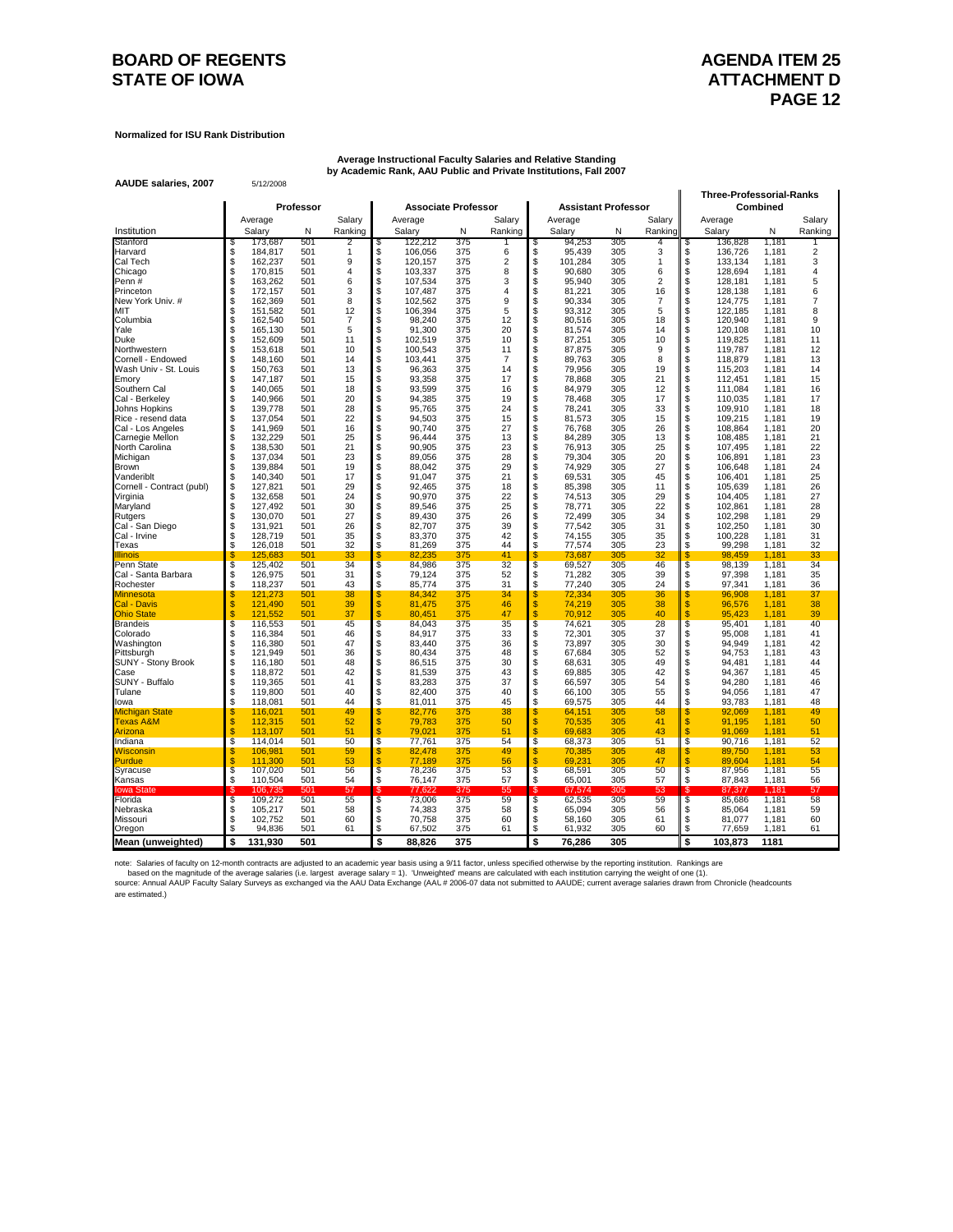### **BOARD OF REGENTS AGENDA ITEM 25 STATE OF IOWA** ATTACHMENT E

# **PAGE 13**

|                                         |          |     | Average Faculty Salaries by Academic Rank, FY 2008 |          |     |                            |          |     |                            |          |           |                |
|-----------------------------------------|----------|-----|----------------------------------------------------|----------|-----|----------------------------|----------|-----|----------------------------|----------|-----------|----------------|
|                                         |          |     | (Peer institutions as listed by Education Trust*)  |          |     |                            |          |     |                            |          |           |                |
|                                         |          |     | Peers Adjusted to UNI Rank Distribution            |          |     |                            |          |     |                            |          |           |                |
|                                         |          |     | <b>Three Ranks Combined</b>                        |          |     | <b>Assistant Professor</b> |          |     | <b>Associate Professor</b> |          | Professor |                |
|                                         | Average  |     | Salary                                             | Average  |     | Salary                     | Average  |     | Salary                     | Average  |           | Salary         |
| <b>University</b>                       | Salary   | N   | Ranking                                            | Salary   | N   | Ranking                    | Salary   | N   | Ranking                    | Salary   | Ν         | Ranking        |
| University of Alabama                   | 82,100   | 764 | 1                                                  | 65,100   | 234 | 3                          | 79,100   | 224 | 1                          | 116,000  | 306       | 1              |
| <b>Ohio University</b>                  | 74,600   | 725 | 2                                                  | 59,200   | 233 | 17                         | 71.300   | 283 | 15                         | 96,400   | 209       | 5              |
| Indiana University of Pennsylvania-Main | 74,100   | 579 | 3                                                  | 59,300   | 190 | 16                         | 75,700   | 177 | 5                          | 93,800   | 212       | 11             |
| Bloomsburg University of Pennsylvania   | 73,400   | 354 | 4                                                  | 58,200   | 131 | 19                         | 74,700   | 101 | 7                          | 94,000   | 122       | 10             |
| University of North Carolina-Charlotte  | 73,300   | 709 | 5                                                  | 67,000   | 267 | $\mathbf{1}$               | 77,200   | 246 | 2                          | 105,000  | 196       | 2              |
| University of North Texas               | 72,500   | 713 | 6                                                  | 62,200   | 221 | 6                          | 74,100   | 250 | 8                          | 96,300   | 242       | 6              |
| California State University - Fresno    | 71,900   | 526 | $\overline{7}$                                     | 61,900   | 172 | $\overline{7}$             | 73,000   | 131 | 11                         | 93,800   | 223       | 11             |
| West Virginia University                | 71,600   | 749 | 8                                                  | 57,800   | 263 | 20                         | 68,100   | 212 | 24                         | 92,800   | 274       | 14             |
| University of Mississippi-Main          | 70,800   | 545 | 9                                                  | 61,800   | 211 | 8                          | 76,200   | 177 | 4                          | 100,300  | 157       | 4              |
| West Chester University of Pennsylvania | 70,400   | 428 | 10                                                 | 62,400   | 134 | 5                          | 76,900   | 147 | 3                          | 94,200   | 147       | 9              |
| University of North Carolina-Greensboro | 70,100   | 540 | 11                                                 | 62,800   | 164 | 4                          | 75,600   | 194 | 6                          | 103,200  | 182       | 3              |
| Oakland University                      | 70,000   | 443 | 12                                                 | 60,500   | 153 | 11                         | 69,900   | 169 | 17                         | 91,400   | 121       | 17             |
| University of North Carolina-Wilmington | 69,900   | 462 | 13                                                 | 60,500   | 168 | 11                         | 72,600   | 141 | 12                         | 91,000   | 153       | 18             |
| Appalachian State University            | 69,100   | 615 | 14                                                 | 59,600   | 200 | 15                         | 71,700   | 179 | 14                         | 86,800   | 236       | 23             |
| Central Michigan University             | 69,000   | 655 | 15                                                 | 55,100   | 218 | 30                         | 68,300   | 163 | 23                         | 89,700   | 274       | 20             |
| Florida A & M University                | 68,700   | 509 | 16                                                 | 60,200   | 174 | 14                         | 71,900   | 186 | 13                         | 84.500   | 149       | 27             |
| Mississippi State University            | 68,600   | 679 | 17                                                 | 61,700   | 243 | 9                          | 70,600   | 187 | 16                         | 92,100   | 249       | 15             |
| <b>East Carolina University</b>         | 68,100   | 788 | 18                                                 | 65,200   | 313 | 2                          | 73,500   | 290 | 10                         | 94,900   | 185       | 8              |
| Kent State University-Main              | 67,700   | 689 | 19                                                 | 57,600   | 233 | 22                         | 69,400   | 242 | 21                         | 96,100   | 214       | $\overline{7}$ |
| Kutztown University of Pennsylvania     | 67,000   | 357 | 20                                                 | 55,200   | 152 | 27                         | 74,000   | 108 | 9                          | 93,500   | 97        | 13             |
| University of Nebraska-Omaha            | 66,800   | 399 | 21                                                 | 57,800   | 116 | 20                         | 69,700   | 138 | 18                         | 81,000   | 145       | 32             |
| Northern Illinois University            | 66,600   | 749 | 22                                                 | 60,400   | 218 | 13                         | 68,400   | 318 | 22                         | 90,300   | 213       | 19             |
| Northern Arizona University             | 66,300   | 651 | 23                                                 | 53,400   | 193 | 37                         | 64,600   | 206 | 32                         | 87,000   | 252       | 22             |
| <b>University of Northern Iowa</b>      | 66,000   | 493 | 24                                                 | 55,200   | 121 | 27                         | 67,500   | 207 | 25                         | 84,700   | 165       | 25             |
| The University of Montana-Missoula      | 65,189   | 454 | 25                                                 | 54,500   | 135 | 33                         | 60,600   | 129 | 42                         | 75,900   | 190       | 42             |
| <b>Illinois State University</b>        | 64,300   | 680 | 26                                                 | 60,600   | 218 | 10                         | 64,100   | 226 | 33                         | 83,500   | 236       | 29             |
| Tennessee Technological University      | 64,300   | 347 | 26                                                 | 52,600   | 98  | 40                         | 64,000   | 95  | 34                         | 78,700   | 154       | 38             |
| Saint Cloud State University            | 64,300   | 663 | 26                                                 | 55,200   | 221 | 27                         | 61,900   | 162 | 40                         | 75,500   | 280       | 46             |
| North Dakota State University-Main      | 64,100   | 481 | 29                                                 | 59,200   | 203 | 17                         | 64,900   | 142 | 30                         | 84,200   | 136       | 28             |
| University of Minnesota-Duluth          | 63,500   | 348 | 30                                                 | 55,100   | 146 | 30                         | 69,700   | 114 | 18                         | 87,100   | 88        | 21             |
| Western Illinois University             | 63,300   | 549 | 31                                                 | 52,000   | 176 | 42                         | 65,500   | 182 | 29                         | 85,300   | 191       | 24             |
| Montana State University-Bozeman        | 62,600   | 404 | 32                                                 | 53,900   | 145 | 35                         | 62,300   | 115 | 39                         | 78,900   | 144       | 37             |
| Bowling Green State University-Main     | 62,500   | 609 | 33                                                 | 56,400   | 164 | 24                         | 69,700   | 284 | 18                         | 92,000   | 161       | 16             |
| Northern Michigan University            | 62,400   | 258 | 34                                                 | 51,900   | 85  | 43                         | 62,800   | 82  | 37                         | 80,400   | 91        | 33             |
| Eastern Illinois University             | 62,000   | 436 | 35                                                 | 57,100   | 127 | 23                         | 66,700   | 115 | 26                         | 83,500   | 194       | 29             |
| Winona State University                 | 61,800   | 354 | 36                                                 | 51,700   | 106 | 45                         | 58,500   | 85  | 48                         | 75,800   | 163       | 44             |
| <b>Radford University</b>               | 61,500   | 343 | 37                                                 | 55,300   | 145 | 26                         | 61,900   | 72  | 40                         | 75,900   | 126       | 42             |
| Murray State University                 | 61,100   | 305 | 38                                                 | 54,700   | 99  | 32                         | 64,800   | 108 | 31                         | 79,900   | 98        | 35             |
| University of Northern Colorado         | 60,900   | 351 | 39                                                 | 49,500   | 125 | 50                         | 59,500   | 81  | 45                         | 76.300   | 145       | 40             |
| SUNY College At Oswego                  | 60,700   | 293 | 40                                                 | 51,300   | 124 | 47                         | 62,600   | 88  | 38                         | 75,600   | 81        | 45             |
| Georgia Southern University             | 60,200   | 590 | 41                                                 | 55,600   | 276 | 25                         | 65,800   | 170 | 27                         | 81,300   | 144       | 31             |
| <b>Grand Valley State University</b>    | 59,100   | 758 | 42                                                 | 52,400   | 315 | 41                         | 65,700   | 294 | 28                         | 84,700   | 149       | 25             |
| <b>Ball State University</b>            | 58,900   | 770 | 43                                                 | 50,200   | 325 | 49                         | 63,300   | 210 | 36                         | 79,200   | 235       | 36             |
| Indiana State University                | 58,800   | 396 | 44                                                 | 51,900   | 142 | 43                         | 59,400   | 128 | 46                         | 76,200   | 126       | 41             |
| University of Wisconsin-Whitewater      | 57,500   | 298 | 45                                                 | 54,100   | 98  | 34                         | 60,600   | 112 | 42                         | 73,200   | 88        | 47             |
| University of Wisconsin-Oshkosh         | 57,500   | 297 | 45                                                 | 53,800   | 82  | 36                         | 59,200   | 120 | 47                         | 71,300   | 95        | 48             |
| University of Wisconsin-Eau Claire      | 56,900   | 337 | 47                                                 | 53,000   | 104 | 39                         | 56,800   | 103 | 50                         | 69,300   | 130       | 50             |
| University of West Georgia              | 56,600   | 311 | 48                                                 | 51,600   | 144 | 46                         | 59,700   | 85  | 44                         | 80,200   | 82        | 34             |
| University of Central Arkansas          | 55,700   | 355 | 49                                                 | 53,100   | 170 | 38                         | 63,400   | 94  | 35                         | 76,900   | 91        | 39             |
| University of Wisconsin-Stout           | 55,700   | 241 | 49                                                 | 51,200   | 104 | 48                         | 57,400   | 54  | 49                         | 70,000   | 83        | 49             |
| University of Wisconsin-Stevens Point   | 55,700   | 301 | 48                                                 | 48,200   | 108 | 50                         | 56,800   | 82  | 49                         | 69,000   | 111       | 50             |
| Mean                                    | \$66,257 |     |                                                    | \$57,267 |     |                            | \$68,362 |     |                            | \$87,460 |           |                |

\*Peer institutions from the report titled *A Matter of Degrees: Improving Graduation Rates in Four-Year Colleges and Universities* , Education Trust, May 2004.

Definition of peer institutions: "Competitive" student selectivity, Masters-degree granting, between 5,000 and 14,000 students, and a median SAT score between 1,000 and 1,100.

Data not available for the following peer institutions: University of California-Riverside; University of New Hampshire-Main; South Dakota State University;

and Stephen F Austin State University

Data Source: ACADEME, AAUP, March-April 2008.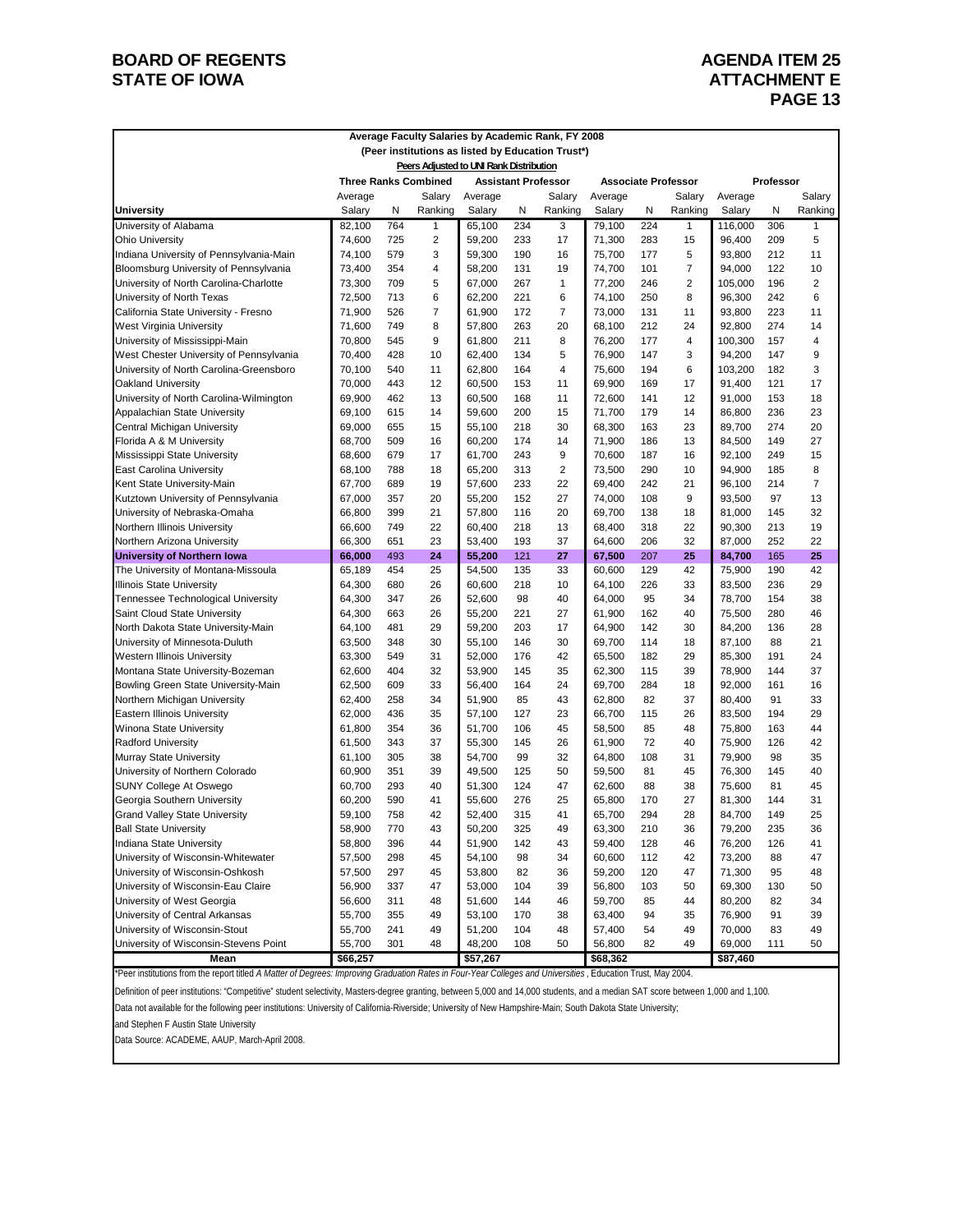**PAGE 14** 

THE LINIVERSITY OF LOWA Source: Association of American Universities Data Exchange - AAUDE Faculty Salaries - FY 2008



'Percentiles by rank do not include the College of Dentistry<br>'Peer averages are adjusted to lowa rank distribution. with the exception of the College of Law.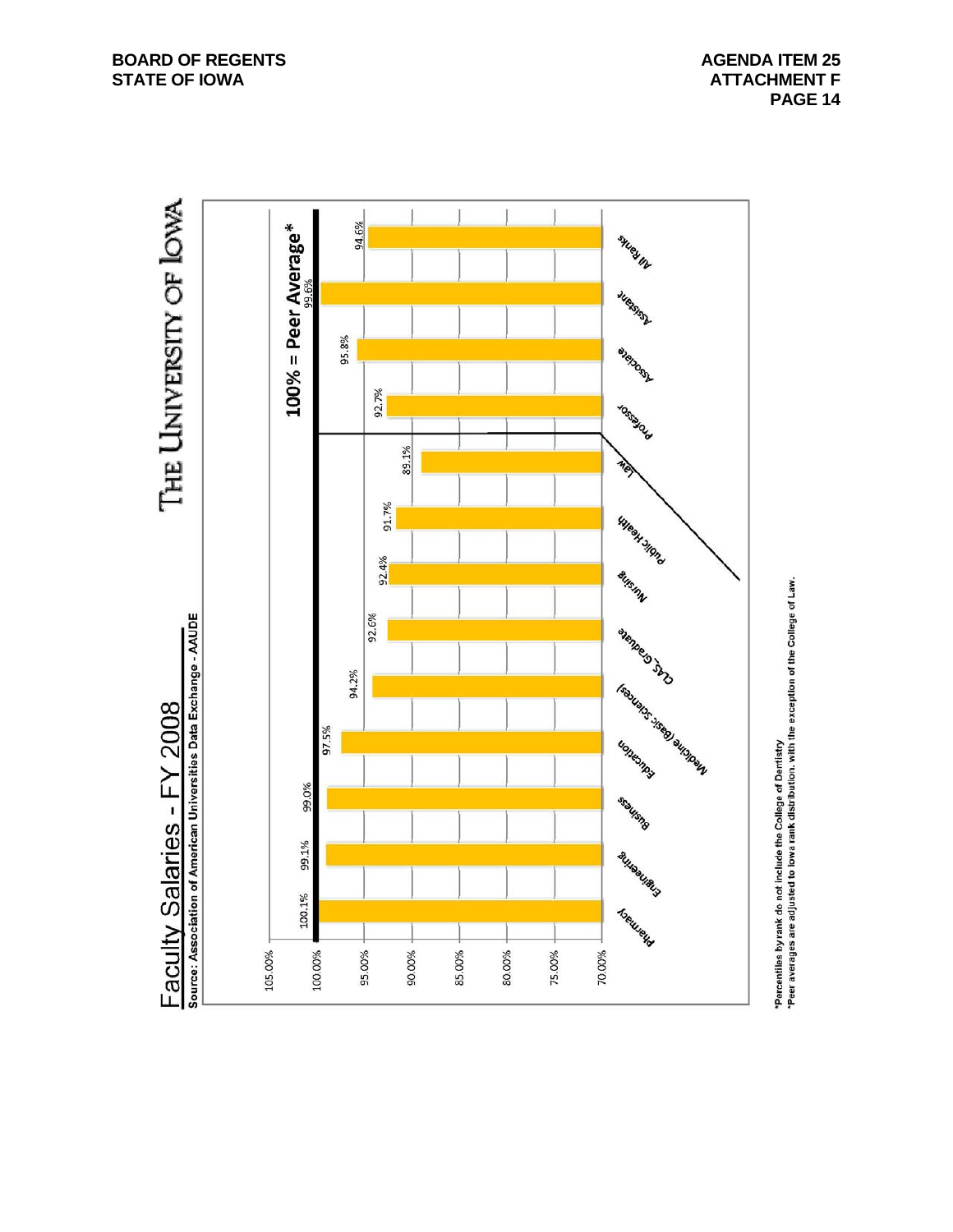

# Faculty Salary as a Percent of Peer Average - FY 2008 **IOWA STATE UNIVERSITY**

 **PAGE 15**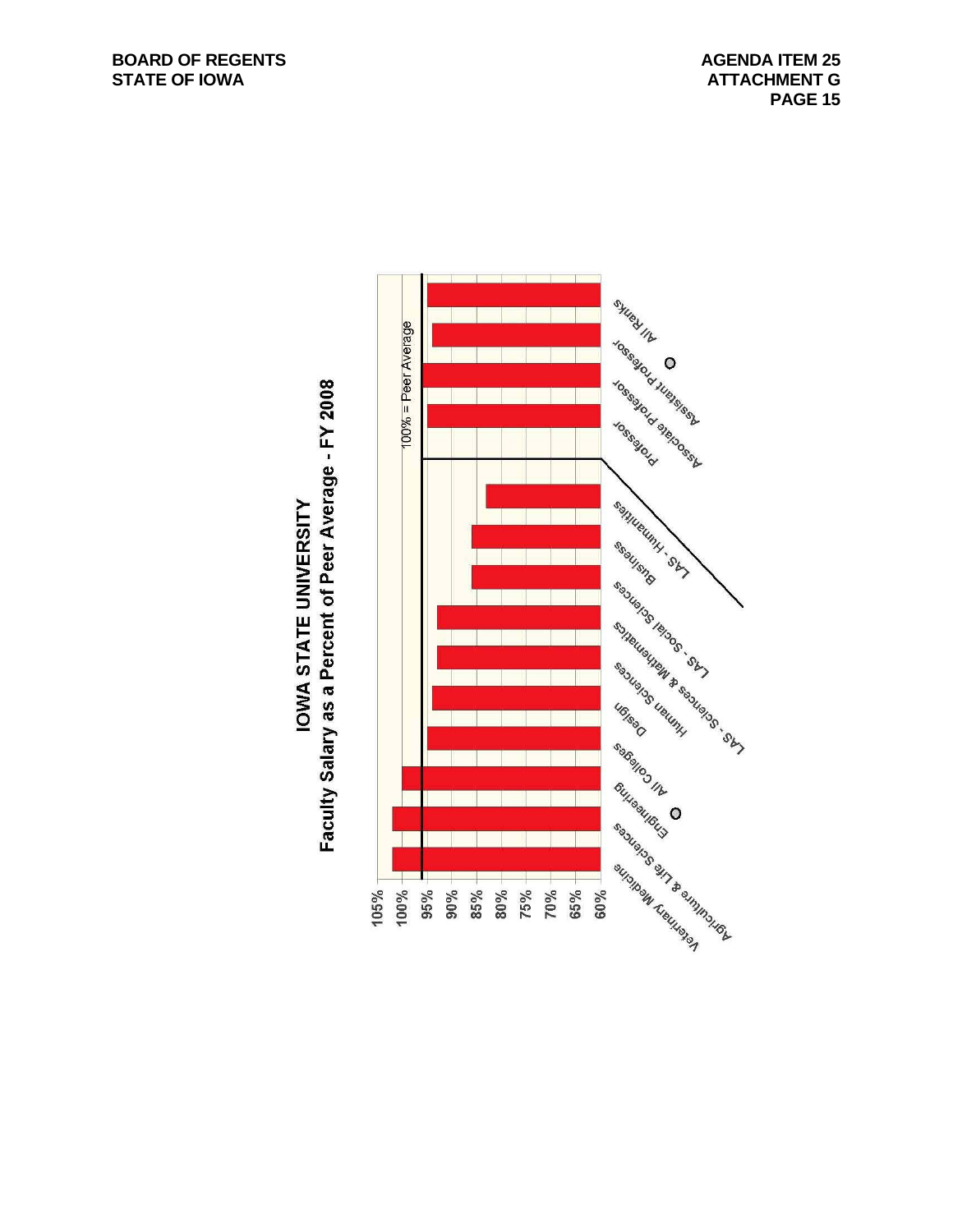| AVERAGE FACULTY SALARY INCREASES IN PEER INSTITUTIONS |                   |                |                |                     |                |
|-------------------------------------------------------|-------------------|----------------|----------------|---------------------|----------------|
|                                                       | FY 2005 - FY 2009 |                |                |                     |                |
|                                                       | FY 2005           | <b>FY 2006</b> | <b>FY 2007</b> | <b>FY 2008</b>      | <b>FY 2009</b> |
| <b>SUI PEER GROUP</b>                                 |                   |                |                |                     |                |
| Indiana University, Bloomington                       | 2.80%             | 3.60%          | 4.00%          | 4.75%               | 4.90%          |
| University of Michigan, Ann Arbor                     | 3.00%             | 3.50%          | 4.00%          | 3.75%               | 4.50%          |
| University of Texas, Austin                           | 3.00%             | 3.00%          | 3.00%          | 4.37%               | 4.50%          |
| <b>UNIVERSITY OF IOWA</b>                             | 2.10%             | 3.40%          | 5.70%          | 6.96%               | 4.09%          |
| Ohio State University, Main Campus                    | 3.30%             | 3.30%          | 3.50%          | 4.00%               | 3.50%          |
| University of Minnesota. Twin Cities                  | 2.50%             | 3.00%          | 3.00%          | 6.30%               | 3.25%          |
| University of Wisconsin, Madison                      | 1.00%             | 2.00%          | 4.30%          | 2.00%               | 3.02%          |
| University of North Carolina - Chapel Hill            | 3.00%             | 5.00%          | 6.00%          | 5.00%               | 3.00%          |
| University of Illinois, Urbana                        | 3.00%             | 4.60%          | 3.70%          | 4.00%               | 2.50%          |
| University of California, Los Angeles                 | 1.75%             | 3.50%          | n/a            | 5.70%               | 1.78%          |
| University of Arizona                                 | 2.00%             | 6.50%          | 2.00%          | 5.40%               | 0.00%          |
|                                                       |                   |                |                |                     |                |
| <b>ISU PEER GROUP</b>                                 |                   |                |                |                     |                |
| <b>IOWA STATE UNIVERSITY</b>                          | 2.30%             | 3.60%          | 3.80%          | 6.00%               | 5.46%          |
| Purdue Univesity, Main Campus                         | 3.30%             | 3.30%          | 3.20%          | 4.10%               | 4.00%          |
| Ohio State University, Main Campus                    | 3.30%             | 3.30%          | 3.50%          | 4.00%               | 3.50%          |
| University of Minnesota, Twin Cities                  | 2.50%             | 3.00%          | 3.00%          | 6.30%               | 3.25%          |
| University of Wisconsin, Madison                      | 1.00%             | 2.00%          | 4.30%          | 2.00%               | 3.02%          |
| <b>Texas A&amp;M</b>                                  | 3.00%             | 8.20%          | 3.00%          | 4.50%               | 3.00%          |
| Michigan State University                             | 3.00%             | 3.00%          | 3.60%          | 3.50%               | 3.00%          |
| North Carolina State University                       | 2.50%             | 2.00%          | 6.00%          | 5.00%               | 3.00%          |
| University of Illinois, Urbana                        | 3.00%             | 4.60%          | 3.70%          | 4.00%               | 2.50%          |
| University of California, Davis                       | 0.00%             | 3.80%          | 3.78%          | 5.70%               | 1.78%          |
| University of Arizona                                 | 2.00%             | 6.50%          | 2.00%          | 5.40%               | 0.00%          |
|                                                       |                   |                |                |                     |                |
| <b>UNI PEER GROUP</b>                                 |                   |                |                |                     |                |
| <b>UNIVERSITY OF NORTHERN IOWA</b>                    | 3.80%             | 2.50%          | 3.50%          | 3.00%               | 4.00%          |
| University of North Texas                             | 2.00%             | 2.00%          | 2.00%          | 4.00%               | 4.00%          |
| University of North Carolina, Greensboro              | n/a               | 2.00%          | 5.50%          | 7.00%               | 3.70%          |
| Indiana State University, Terre Haute                 | 2.00%             | 1.00%          | 0.00%          | 3.00%               | 3.50%          |
| <b>Illinois State University</b>                      | n/a               | 3.00%          | 3.00%          | 3.00%               | 3.00%          |
| University of Minnsota, Duluth                        | 2.50%             | 3.00%          | n/a            | 3.00%               | 3.00%          |
| Ohio University, Athens                               | 3.50%             | 2.00%          | 3.00%          | 3.00%               | 3.00%          |
| University of Wisconsin, Eau Claire                   | 1.00%             | 2.00%          | 4.00%          | n/a                 | 1.00%          |
| Northern Arizona Univesity                            | 5.70%             | 4.00%          | 6.10%          | $\overline{5.00\%}$ | 0.00%          |
| <b>Central Michigan University</b>                    | 4.00%             | 3.00%          | 3.50%          | 3.50%               | n/a            |
| California State University, Fresno                   | n/a               | 0.00%          | n/a            | n/a                 | n/a            |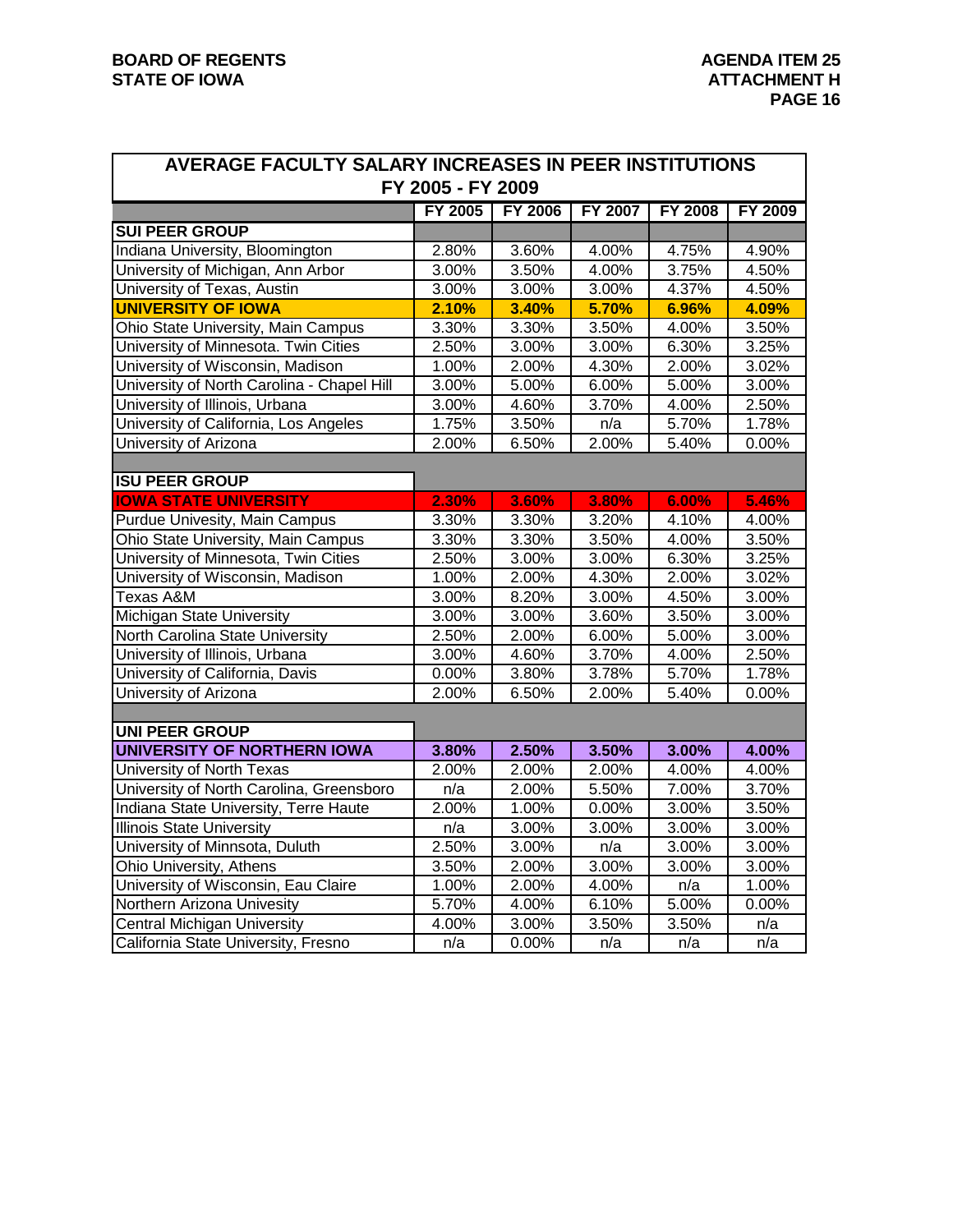### **REGENT INSTITUTIONS COMPARISON GROUPS AVERAGE FACULTY SALARIES, 2007-08 AVERAGE FACULTY TOTAL COMPENSATION, 2007-08**

|                                           |                                          |                     | <b>Average Faculty</b> |                         |
|-------------------------------------------|------------------------------------------|---------------------|------------------------|-------------------------|
|                                           | <b>Average Faculty</b><br>Salary<br>(all | <b>Rank Average</b> | Total<br>Compensation  | <b>Rank Total</b>       |
| <b>COMPARISON GROUPS</b>                  | ranks)                                   | <b>Salary</b>       | (1)                    | Compensation            |
| University of North Carolina, Chapel Hill | 109,700                                  | 3                   | 134,362                | $\mathbf 1$             |
| University of Michigan, Ann Arbor         | 108,900                                  | $\overline{2}$      | 134,075                | $\overline{2}$          |
| University of Minnesota, Twin Cities      | 98,700                                   | $\overline{5}$      | 127,331                | $\overline{3}$          |
| University of Texas, Austin               | 103,600                                  | $\overline{4}$      | 123,942                | $\overline{4}$          |
| University of Illinois, Urbana            | 98,800                                   | 6                   | 120,956                | 5                       |
| Ohio State University, Main Campus        | 95,900                                   | $\overline{7}$      | 120,214                | $\overline{6}$          |
| <b>UNIVERSITY OF IOWA</b>                 | 93,500                                   | 8                   | 118,935                | $\overline{\mathbf{7}}$ |
| University of Wisconsin                   | 93,300                                   | $\overline{9}$      | 118,142                | 8                       |
| University of Arizona                     | 93,400                                   | $\overline{11}$     | 117,639                | $\overline{9}$          |
| Indiana University, Bloomington           | 91,100                                   | 10                  | 115,596                | 10                      |
| University of California, Los Angeles     | 117,400                                  | 1                   | n/a                    | 11                      |
|                                           |                                          |                     |                        |                         |
|                                           |                                          |                     |                        |                         |
| University of Minnesota, Twin Cities      | 98,700                                   | $\overline{c}$      | 127,331                | 1                       |
| <b>Michigan State University</b>          | 91,200                                   | $\overline{8}$      | 121,754                | $\overline{2}$          |
| University of Illinois, Urbana            | 98,800                                   | 3                   | 120,956                | 3                       |
| Ohio State University, Main Campus        | 95,900                                   | $\overline{4}$      | 120,214                | $\overline{4}$          |
| University of Wisconsin                   | 93,300                                   | $\overline{5}$      | 118,142                | $\overline{5}$          |
| University of Arizona                     | 93,400                                   | $\overline{9}$      | 117,639                | $\overline{6}$          |
| Purdue University, Main Campus            | 89,500                                   | 10                  | 117,483                | $\overline{7}$          |
| North Carolina State University           | 91,800                                   | $\overline{7}$      | 114,008                | 8                       |
| <b>IOWA STATE UNIVERSITY</b>              | 87,400                                   | 11                  | 112,420                | $\overline{9}$          |
| Texas A & M                               | 92,400                                   | 6                   | 109,859                | 10                      |
| University of California, Davis           | 103,700                                  | $\overline{1}$      | n/a                    | $\overline{11}$         |
|                                           |                                          |                     |                        |                         |
|                                           |                                          |                     |                        |                         |
| Ohio University, Athens                   | 74,600                                   | 3                   | 97,700                 | $\mathbf{1}$            |
| <b>Central Michigan University</b>        | 69,000                                   | 10                  | 95,200                 | $\overline{c}$          |
| California State University, Fresno       | 71,900                                   | $\overline{11}$     | 92,500                 | $\overline{3}$          |
| Northern Arizona University               | 70,000                                   | $\overline{6}$      | 88,400                 | $\overline{4}$          |
| University of North Carolina, Greensboro  | 81,000                                   | 1                   | 88,300                 | $\overline{5}$          |
| UNIVERSITY OF NORTHERN IOWA               | 70,200                                   | $\overline{4}$      | 87,900                 | $6\phantom{1}6$         |
| University of Minnesota, Duluth           | 68,000                                   | $\overline{7}$      | 86,300                 | $\overline{7}$          |
| University of North Texas                 | 77,900                                   | $\overline{2}$      | 84,700                 | $\overline{8}$          |
| <b>Illinois State University</b>          | 69,700                                   | 5                   | 82,100                 | $\overline{9}$          |
| University of Wisconsin, Eau Claire       | 60,400                                   | $\overline{9}$      | 77,800                 | 10                      |
| Indiana State University, Terre Haute     | 62,100                                   | $\overline{8}$      | 77,100                 | 11                      |

Source: SUI and ISU -- AAUP Faculty Compensation Survey acquired through AAU Data Exchange UNI -- Academe,Bulletin of the American Association University Professors, March-April 2008

(1) Total compensation includes [a] retirement contributions; [b] medical insurance;

[c] disability income protection; [d] tuition for faculty dependents; [e] dental insurance;

[f] social security; [g] unemployment insurance; [h] group life insurance; [i] workers

compensation premiums; [j] other benefits such as moving expenses.